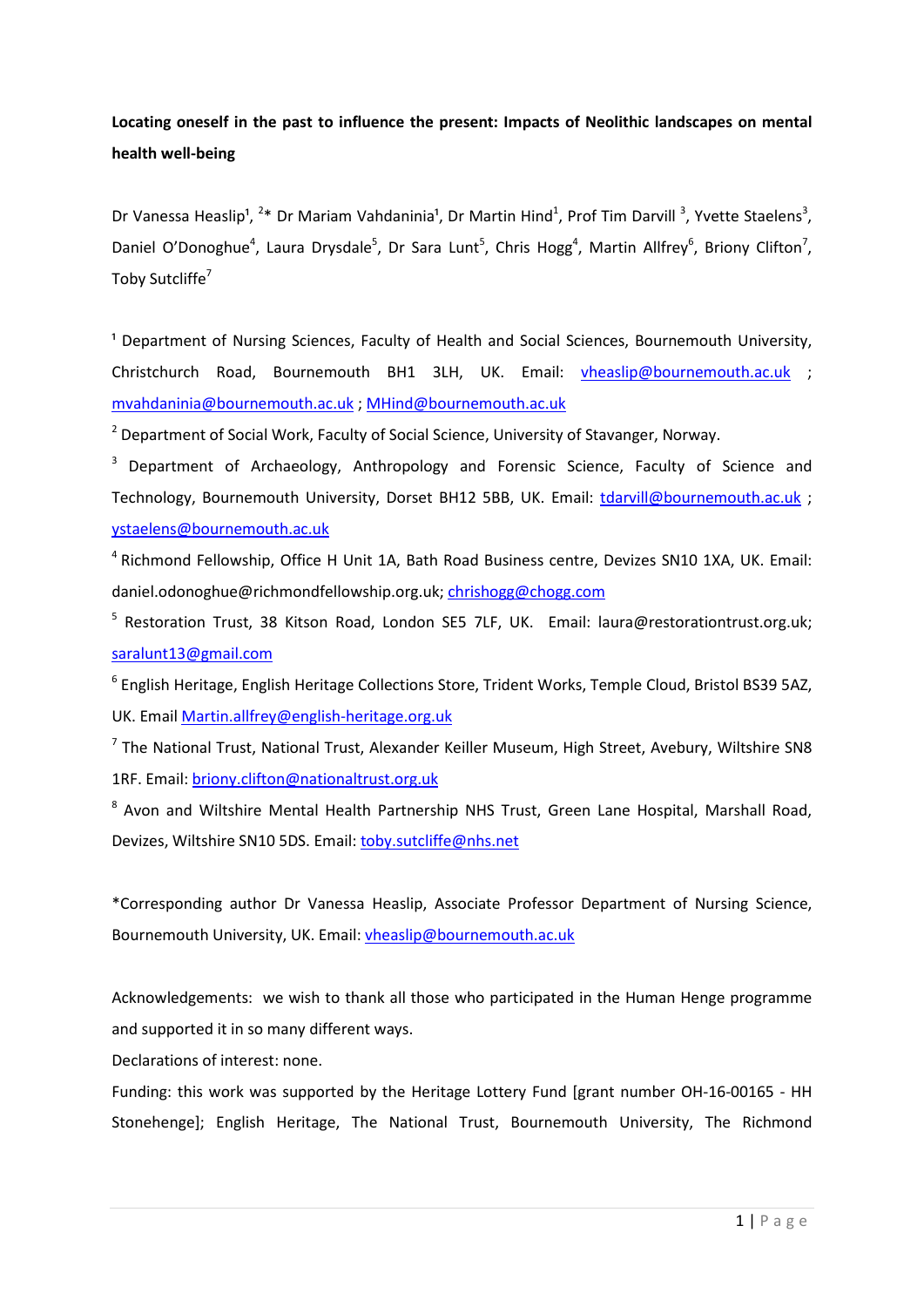Fellowship, Restoration Trust, Avon and Wiltshire Mental Health Partnership NHS Trust, and Wiltshire County Council.

# **Abstract**

There are well-established links between mental health and the environment. Mental illness is a global issue, and international policies increasingly focus on promoting mental health well-being through community-based approaches, including non-clinical initiatives such as therapeutic landscapes and the use of heritage assets. However, the empirical evidence-base for the impact of such initiatives is limited. This innovative study, known as Human Henge, used a mixed-methods approach to investigate the impact of immersive experiences of prehistoric landscapes on the wellbeing of participants with mental health issues. Uniquely, the study followed participants for a year after their participation in the project to explore the long-term impact of their experiences on their mental well-being. Findings highlight that, overall, participants experienced improved mental health well-being from baseline to mid- and end-of programme (p=0.01 & 0.003), as well as one-year postprogramme (p=0.03). Qualitative data indicated the reconnection of participants with local communities, and with other people, in ways that improved their mental health well-being. These data highlight the effectiveness of using heritage as a means of improving the well-being of people with mental health issues.

**Key words**: mental health; well-being; heritage; World Heritage Sites; public health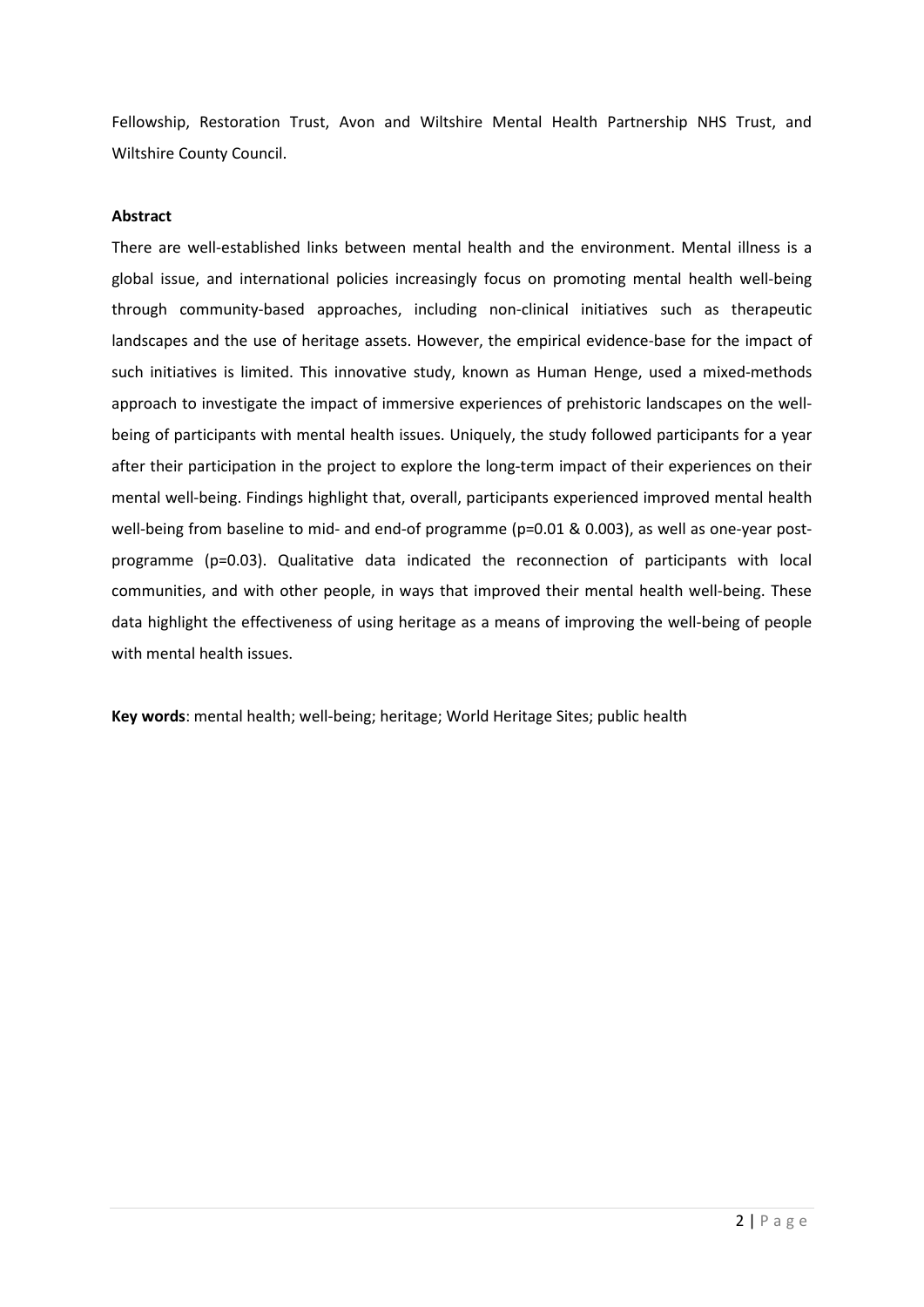#### **1. Introduction**

Well-being is a multi-dimensional resource in human life essentially linked to *how things are for individuals in the world* (Galvin, 2018). Internationally, well-being is highlighted as one of the Sustainable Development Goals (SDG United Nations, 2015). In 2010, the Measuring National Wellbeing (MNW) programme was established in the UK to monitor and report trends of well-being (Office for National Statistics, (ONCS) 2017). It is measured across 10 domains; personal well-being, relationships, health, what we do, where we live, personal finance, the economy, education and skills, governance and the natural environment (Office for National Statistics, 2019). Of particular interest to this paper are the domains of personal well-being, health and the natural environment.

The concept of nature in promoting well-being has a long history emanating from the  $19<sup>th</sup>$  century, asserted by environmental theorists, philosophers and psychiatrists (Noone et al, 2017). Gesler first recognised that physical environments coupled with social conditions and human perceptions could produce atmospheric conditions conducive to healing (Bell et al, 2018). This moved thinking forwards to considering how such therapeutic landscapes could be utilised in promoting health and well-being. However notions of therapeutic landscapes are themselves multi-faceted. Bell et al. (2018) refers to palettes of place, which considers both green and blue space; green space referring to the land based environments whereas blue space refers to water spaces. In addition, there are therapeutic landscapes consisting of a hybrid of both blue and green space. Irrespective of the type of therapeutic landscape, Conradson (2005) argues that these need to be considered as a relational outcome emerging through a complex set of interactions between the individual and the broader socio-environmental setting. This focuses upon three aspects; firstly holistic well-being incorporating the psychosocial aspects of the person; secondly, interactions between the individual and the landscape which are themselves complex embodied encounters and lastly, the relational analysis which considers not only the immediate self-landscape encounter but the wider socio-natural relations in which the individual is located.

As identified above, one of the domains of well-being is health; the World Health Organisation (2014) defined health as "…a state of complete physical, mental and social well-being and not merely the absence of disease or infirmity". This asserts that mental health is a fundamental aspect of health and well-being; furthermore, they define mental health as a state of well-being in which individuals are able to reach their potential, cope with stresses of life, able to work productively and make a contribution to society (WHO 2014). This is important globally. Steel and colleagues (2014)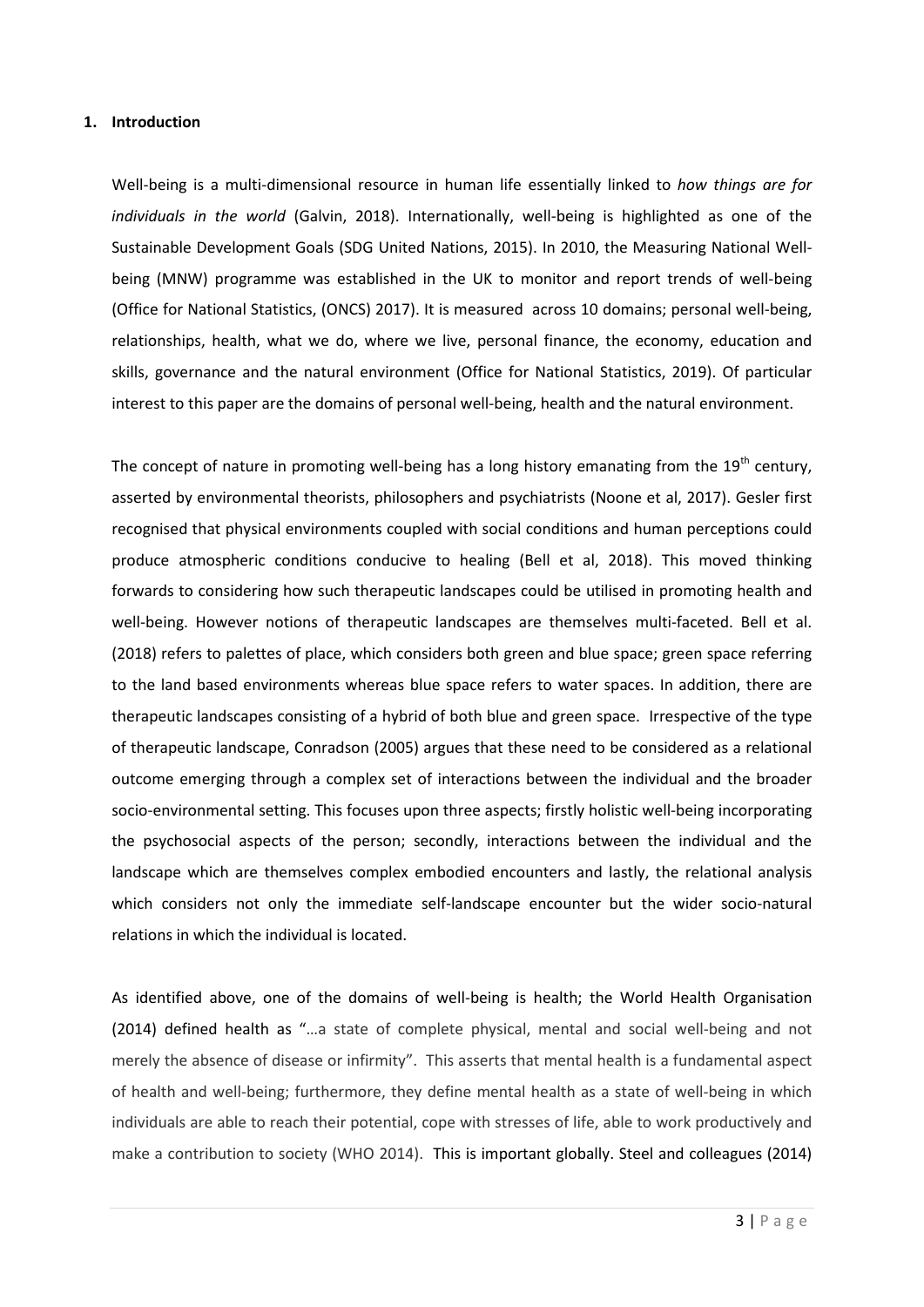analysed 174 studies undertaken between 1980 and 2013 across 63 countries and identified that 20% of respondents met the criteria for a common mental disorder during the last 12 months whilst 29.2% were identified as having experienced a common mental disorder at some time during their lifetime. The most recent Adult Psychiatric Morbidity Survey in the UK, conducted during 2014, highlighted that one in six people (16.6%) aged over 16 years reported symptoms of a common mental disorder during the week prior to the survey, a figure that has been increasing steadily since 1993 (Baker, 2018). From this it could reasonably be suggested that everyone is likely to be exposed to mental illness at some point during their lives. Not only are mental illness highly prevalent, but also the impact on individuals and their families can be significant. Vigo and colleagues (2016) estimated that the burden on individuals accounts for 32·4% years lived with a disability (YLDs) and 13·0% of disability-adjusted life-years (DALYs). Despite this, there remains an imbalance between the global burden of mental illness and the attention it receives.

The links between mental illness and environment are not new; during the nineteenth century asylum landscapes were often designed to aid recovery facilitating the return of patients to a functional role in society. This led to the creation of a recognized specialization in landscape gardening (Rutherford, 2005, p, 62), for example the grounds of the private asylum Brislington House in Bristol opened in 1806, were designed by Edward Long Fox to include pathways and walks in the hope of improving the emotional state of patients (Hickman, 2005, p, 59). This focus on environment and landscape as therapeutic tools in the treatment of mental illness declined during the twentieth century as new clinically-based approaches to mental healthcare gained popularity (Collins et al, 2016). More recently, the focus on promoting mental health and well-being has led to a renewed interest in the role of therapeutic landscapes (Griffith, 2018). This global focus upon mental health as well as mental illness reflects growing awareness that mental health is not simply the absence of mental illness; rather it is two dimensions that, although strongly correlated, are not polar opposites (Lombardo et al. 2018). For example, an individual with a low level of mental wellbeing may not necessary have a diagnosable mental illness, and individuals with a mental illness can experience mental well-being.. This reflects the recovery model of mental health, described as a personal process of changing one's values, feelings and attitudes, focussing upon living a satisfying and hopeful life with limitations that may be caused by illness (Anthony, 1993). CHIME is an acronym commonly used in recovery focussed mental health reflecting five recovery processes; connectedness, hope, identity, meaningfulness and empowerment (Leamy et al. 2011). Duff's (2012) core aspects of 'enabling' places reflect these recovery principles focussing upon promoting recovery through social resources, (promoting opportunities for social interaction, opening up social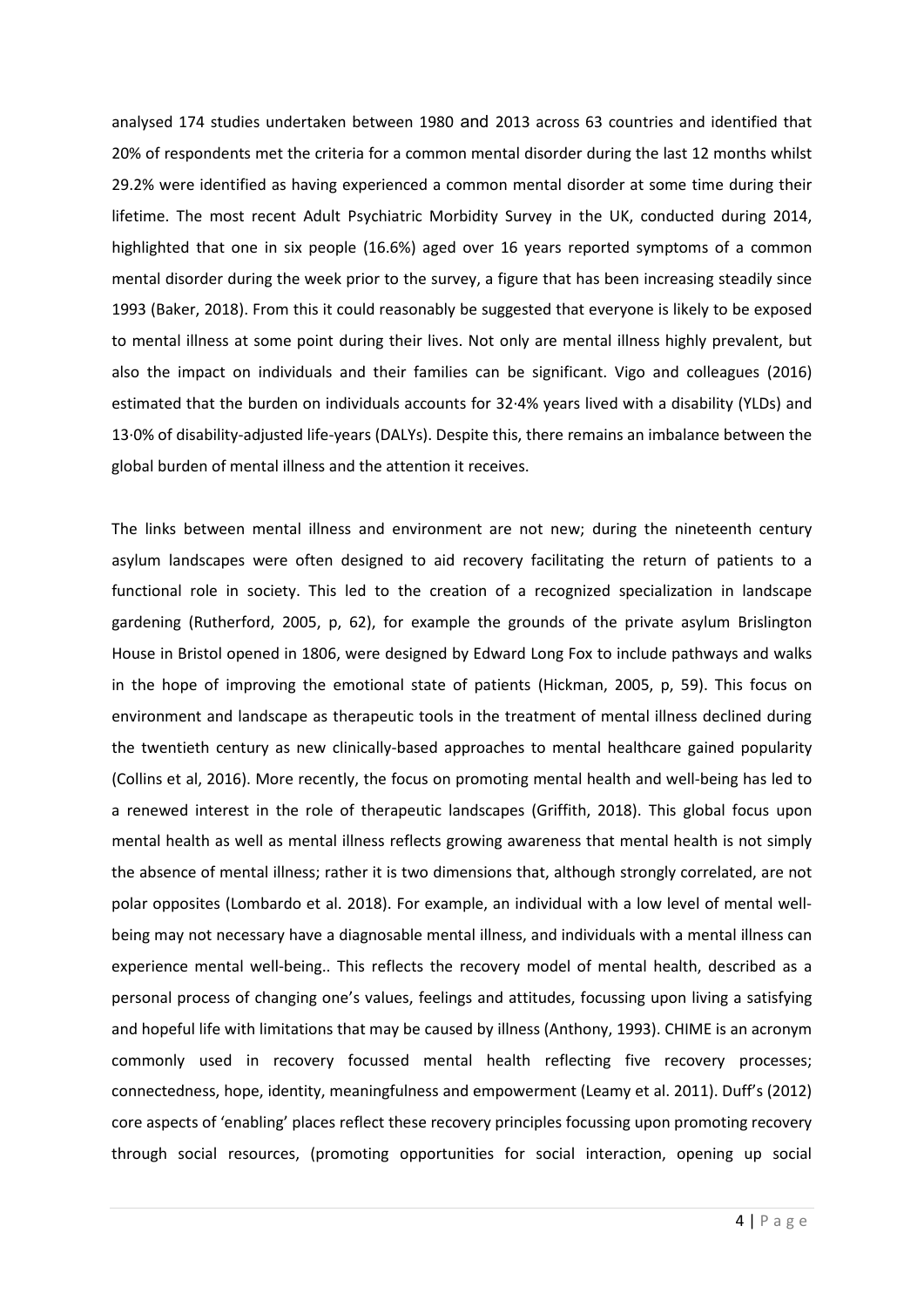networks), material resources (expanding one's horizon as well as one's home environment) and affective resources (how individuals feel).

There is increasing recognition of the importance of nature and engagements with the environment as a means of promoting positive mental health (Bloomfield, 2017) this is due to acknowledgement of the positive association between individuals' exposure and engagement with natural and historic environments (Gesler, 2003; Griffith, 2018; Williams, 2007). However, empirical evidence of the impact this has on health and well-being is mixed. Research in a community setting by Wu and colleagues (2015) with 2424 older people identified that higher exposure to green space was associated with fewer mental disorders in the sample community. Conversely, a theory-led mixedmethod systemic review by Lovell et al, (2015) exploring the impact of environmental enhancement activities on health identified that very few of the studies examined presented evidence of impact on health and well-being. A more recent review examining quantitative and mixed method studies by Cipriani et al. (2017) explored the benefits on horticultural therapy (HT) and mental health. This identified 14 studies which were assessed using McMasters Critical Review form for quantitative studies (MQCRF) and identified wide variation of quality of the studies between 43 and 100%. Whilst this review noted that HT could lead to significant improvements of 13 of the 14 studies were conducted within a health service location (Cipriani et al. 2017). Experimental research by Najjar et al (2018) on HT in 30 people with chronic illness in an outpatient service (n=15 control group, n=15 experimental). The experimental group had 10 sessions of HT over 5 weeks found significant improvements in stress, anxiety and depression scores however scores were only collated before and after the intervention. Bell et al, (2018) argues that few studies have examined how the therapeutic effect persists or wanes over period of time as people return to their normal day to day lives. This lack of evidence led the Natural England research report (2016;2) to conclude it is unknown whether 'exposure to natural environments causes better mental health outcomes or whether people with better mental health tend to visit nature more often or live in greener areas' .

Alongside the growing focus on therapeutic landscapes has been an increasing interest in utilising heritage to promote mental health and well-being and this has included research in museums (Kindleysides and Biglands 2015) and archaeology through 'Operation Nightingale' (Ministry of Defence & Defence Infrastructure Organization 2019) and Waterloo Uncovered 2016). The use of heritage as a therapeutic process has had less research than that of therapeutic landscapes. Reasons for this are unknown; however costs may be one as there is evidence that utilisation of heritage is linked to income. The taking part survey (DMCS 2018) identified a significant difference in that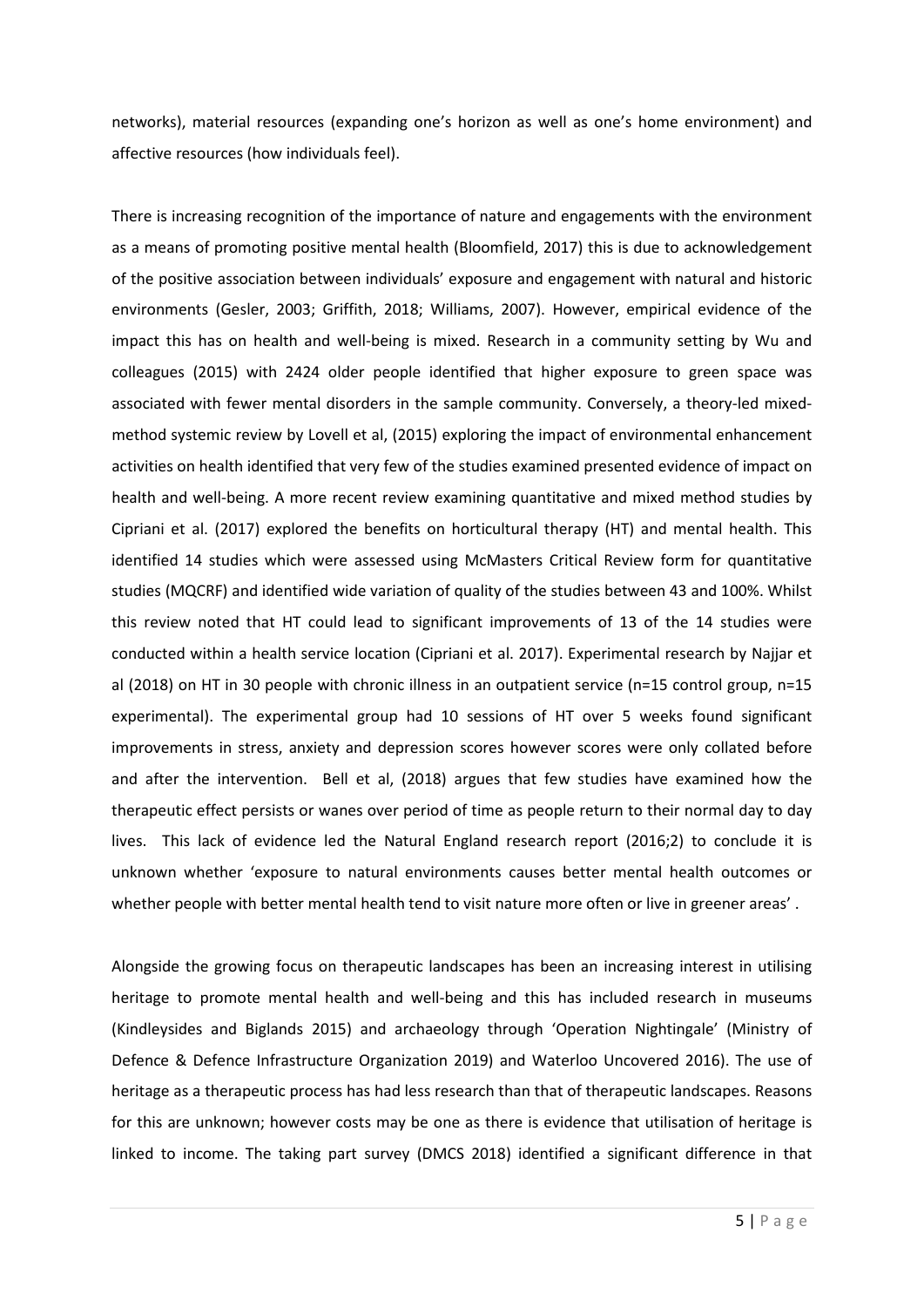individuals from higher socio-economic groups are much more likely to visit a heritage site or attend a museum in comparison to individuals from lower socio-economic groups. This growing interest in landscapes and heritage as therapeutic tools resulted in a UK *White Paper on Culture* (DCMS, 2016) which highlighted a commitment for the cultural sector to embrace the improvement of health and well-being acknowledging the symbiotic relationship between the two. This policy emphasizes the role that culture can play in promoting mental health well-being both within society as a whole and for individuals (DCMS, 2016, p, 15). However, this paper again acknowledged the lack of robust evidence, especially with regard to the potential of heritage in promoting well-being; it noted that much of the limited literature focused upon heritage's potential to contribute to well-being rather than empirical assessment of its impact. Ultimately, Darvill and colleagues (2018) assert the urgent need for more fully evaluated studies exploring the impact of heritage on well-being.

Given that the literature about the potential of heritage to improve mental health and/or well-being is sparse, the current study, known as Human Henge, aimed to assess the impact of activities involving the exploration of the Neolithic landscapes by a group of participants with mental health problems. The Human Henge intervention was a facilitated programme where participants with mental health problems came together to learn and adventure in landscape, focusing on sites and monuments of Neolithic and Bronze Age date (4000 – 1000 BC) within the World Heritage Site of Stonehenge and Avebury in Wiltshire, UK. These places were chosen because of the relatively easy physical access facilitated by English Heritage and the National Trust, and the intellectual challenges provided by exploring cultural contexts quite different from anything likely to have been encountered by the participants in the modern world. The use of neutral safe spaces in this way provided the platform on which to build a programme of cultural heritage therapy. Experts, carers, support workers, and contributors from a range of cultures supported journeys through the chosen landscapes, as explained more fully elsewhere (Darvill et al. 2019, chapters 5 to 8). In brief, each programme involved ten half-day ten half-day sessions held at a range of sites, each tied to a specific set of activities. Participants walked, listened to experts, shared their own expertize, handled artefacts, were encouraged to sing, to connect with ancestors, to craft, to tell stories, to write blogs, and to take photographs (Figure1). The programme was run three times, and a systematic research evaluation ran alongside. Groups 1 and 2 were based at Stonehenge in autumn 2016 and spring 2017, whilst Group 3 was based at Avebury during spring 2018 with only slight variations in its delivery. We decided to move the location of the Neolithic site as we were interested to explore whether a contrasting open stones in Avebury would have different results than the closed stones of Stonehenge. Furthermore Stonehenge has more prestige publicly than the stones in Avebury and we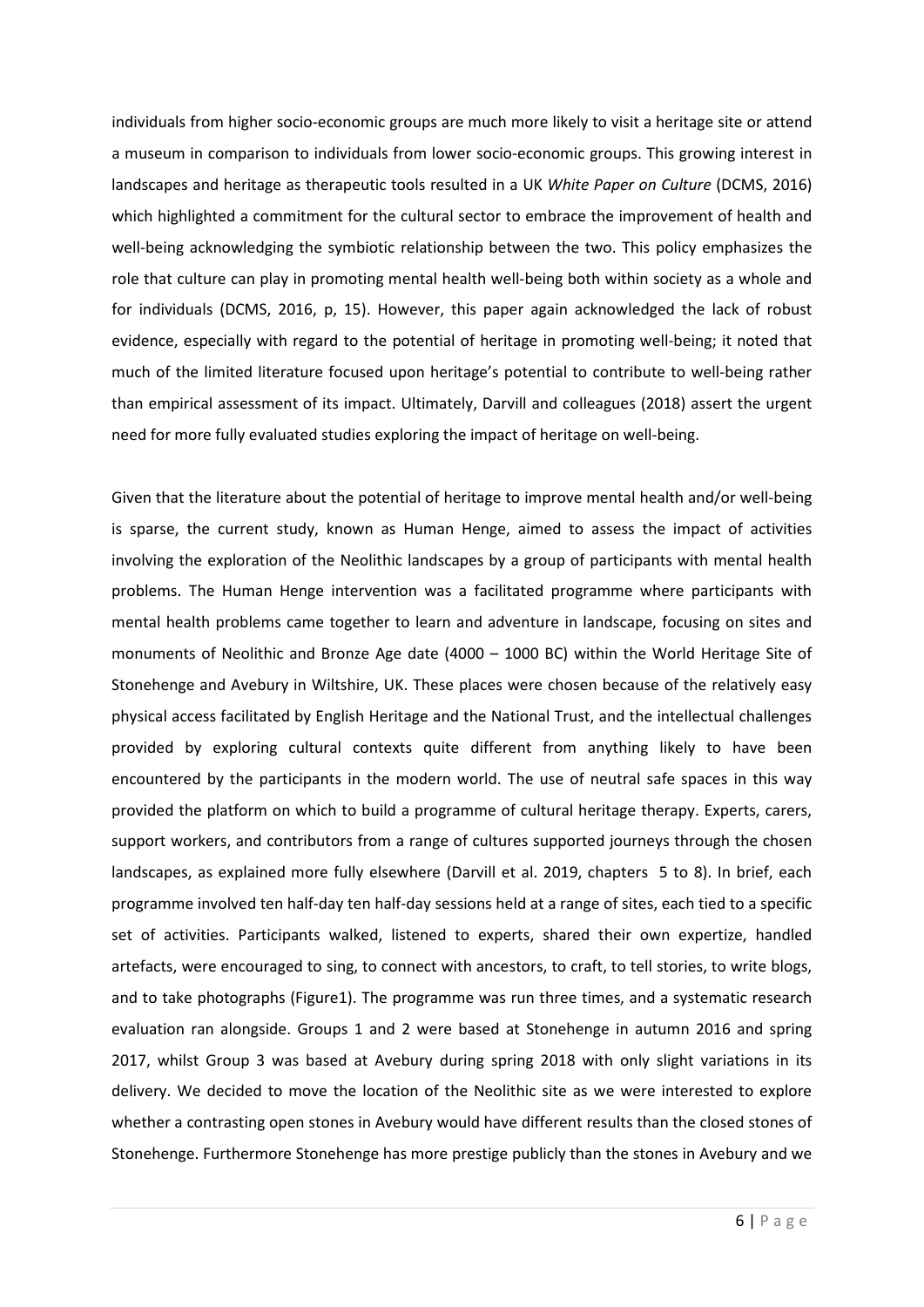were also interested in exploring the impact of this. Each group also devised their own celebratory session at the end of their programme. The research question that framed the research was "Does a creative exploration of historic landscape achieve sustained, measurable mental health well-being outcomes for people with mental health conditions?"



**Figure 1 The Human Henge Programme at Stonehenge**

# **2. Methods**

#### *2.1. Study design*

This was an evaluation study using mixed-methods. Mixed-method research was chosen as it enabled methodological triangulation as an approach that arguably leads to more rigorous results (McKim, 2017), as well as offering the opportunity to explore more complex aspects of the human and social worlds than would otherwise be possible from a single approach (Malina et al., 2011). Data were collected using both quantitative and qualitative methods (Figure 2) at four intervals (Baseline; mid 10 week intervention; end of ten week intervention; and 1 year post-intervention). Four intervals were chosen as in order to explore the long term impact that Bell et al, (2018) argues is often missing as much of the research to date has only collected data at 2 intervals (baseline and end of programme).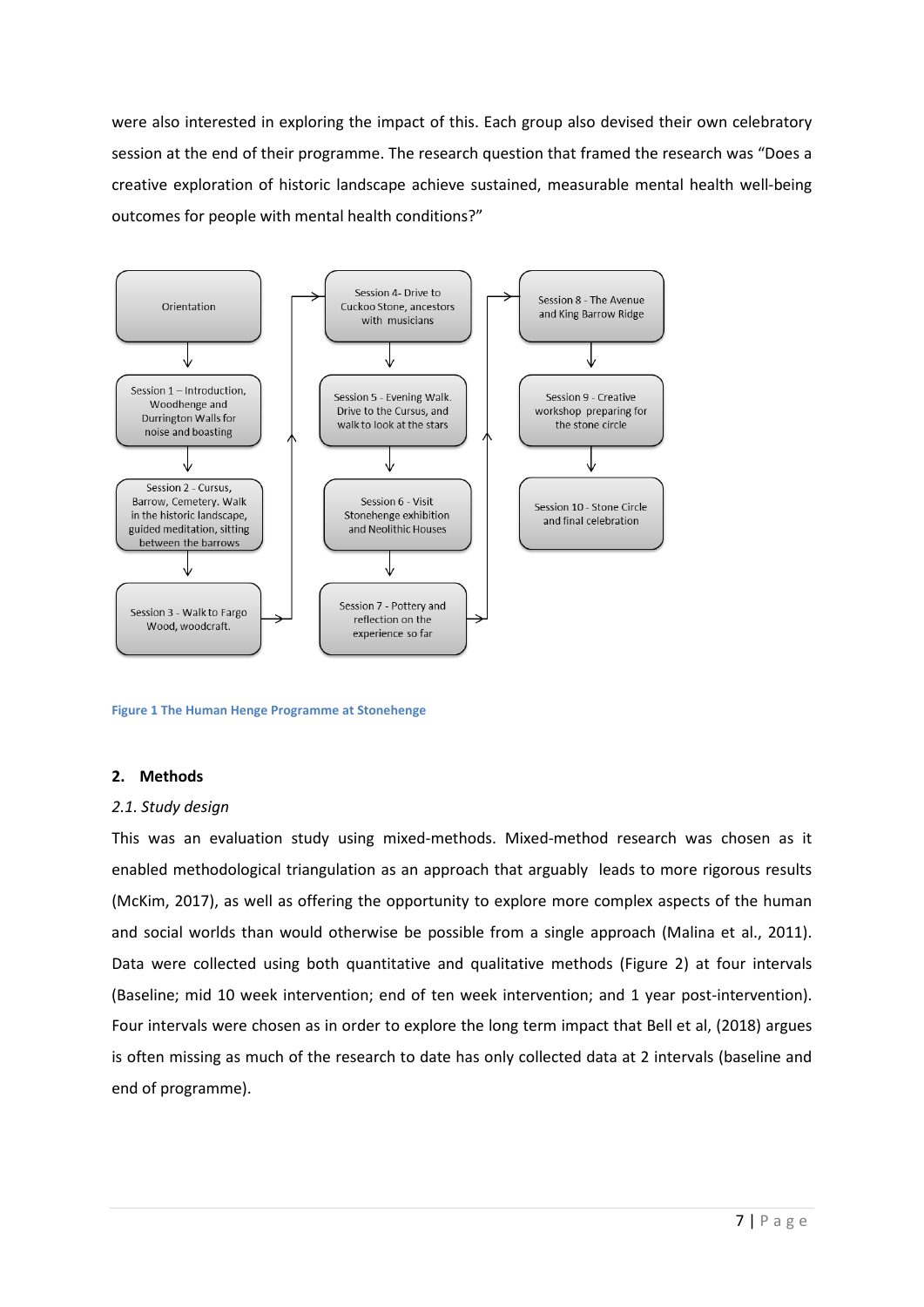

**Figure 2 Data Collection methods**

## *2.2. Study sample (Participants)*

The study sample was chosen from the Richmond Fellowship, a charity specialising in supporting individuals with long-term mental health needs. A convenient sample of 25 people registered with the charity, were invited to participate in the study. All of the participants self-identified as having ongoing mental health issues and lived within the geographical area of Wiltshire. Whilst all of the participants were recruited from Richmond Fellowship, they had different engagement levels with the charity, for example, a couple of the participants belonged to an activity group whereas others linked with an outreach or support worker. The research did not explore in-depth the types of mental health issues the clients had, nor their current clinical care. The total sample was divided into three groups based on their registration time into the study (table 1).

#### *Quantitative Data Collection*

A paper-based questionnaire sought basic demographic information (date of birth, gender, etc.), as well as a mixture of open free-text and scale questions related to the participants interests in history and heritage. A shortened version of the Warwick-Edinburgh Mental Well-being Scale (SWEMWBS) was also incorporated into the questionnaire to measure the participants' mental well-being (Stewart et al., 2009). The original WEMWBS comprises 14 positively worded item scales with 5 point Likert response categories, ranging from "none of the time" to "all of the time" (Tennant et al., 2007). The short version of WEMWBS has been developed using a rigorous test of internal consistency and includes only 7 items, mostly representing aspects of psychological and eudaimonic well-being. It has been shown that items included in the SWEMWBS are highly correlated with the full 14 scale (Spearman  $\alpha$ =0.954,  $\alpha$ >0.8) and provides a valid raw score by summing the score for each of the seven items. The raw score is then converted to a metric score using a linear transformation (conversion table) in order to provide valid parametric analyses (Stewart et al., 2009). The scores range from 7 to 35, with higher scores reflecting greater overall mental well-being.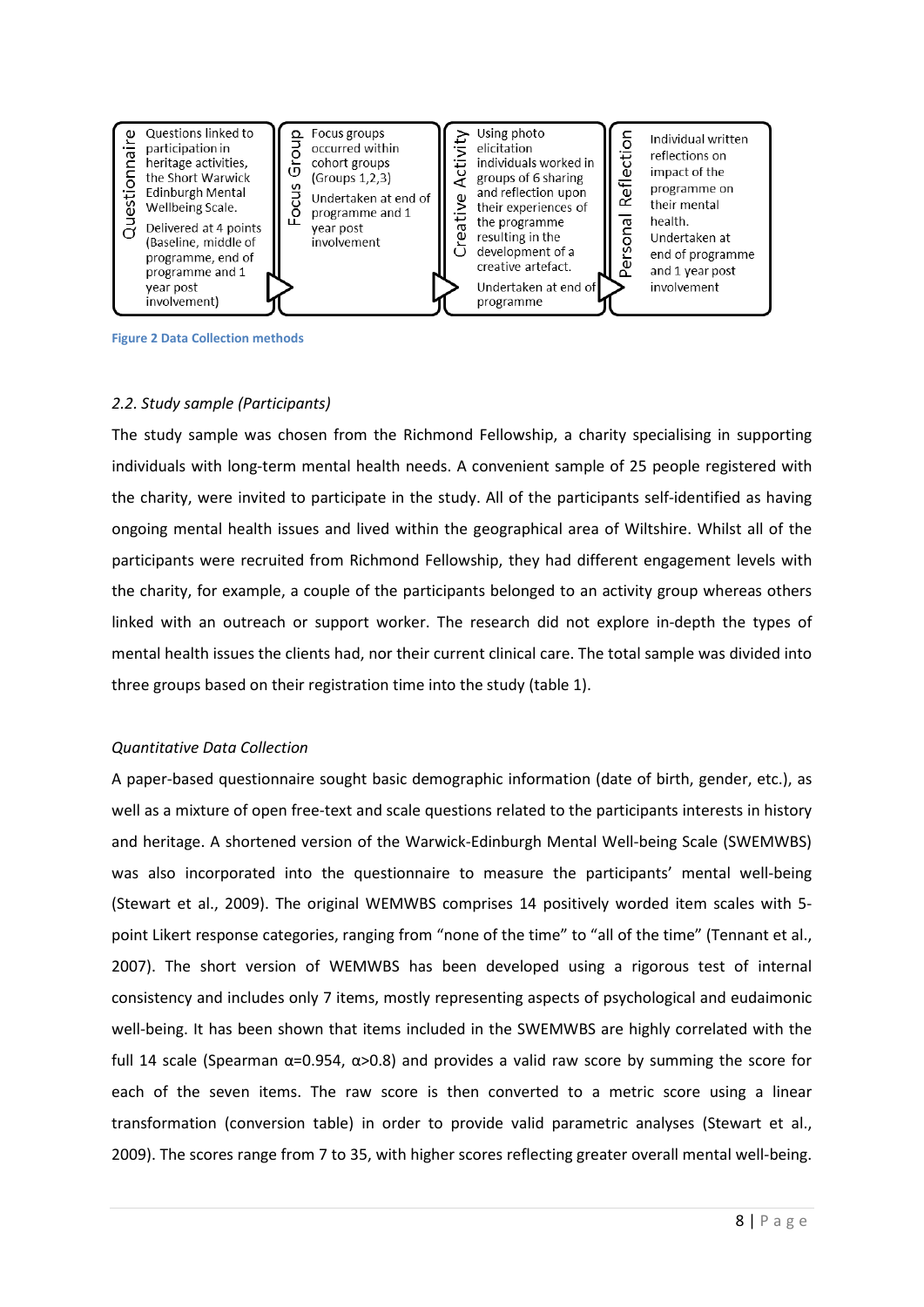Participants completed the SWEMWBS prior to their engagement in the Human Henge programme and thereafter the questionnaire was completed at three other occasions: in the middle, at the end of the 10-week intervention, and one-year post intervention.

#### *Qualitative Data collection*

Qualitative data collection consisted of a variety of methods including a creative activity, personal reflections as well as focus groups. Focus groups occurred twice, at the end of the ten weeks and one-year post engagement. Focus groups were chosen as they are particularly useful when discussing sensitive topics (Kitzinger, 2000) where participants can receive support and reassurance from other participants. In addition, focus groups enable researchers to go beyond the data obtained in the survey thereby providing a greater depth of understanding (Leung & Savithiri, 2009) regarding participant's mental health well-being. Within the focus groups at the end of the ten weeks, participants were asked "I'm interested in hearing about your experiences and your thoughts about your participation in the Human Henge, can you please tell me about it?". One-year post intervention participants were asked "It is now one year since you were involved in the Human Henge programme and I'm interested in hearing about your experiences and your thoughts about Human Henge one year on".

Whilst it is recognized that focus groups are useful in eliciting sensitive information, these methods were supplemented with personal reflections, enabling participants to share thoughts privately to the researcher, and a creative activity; only the focus group and personal reflection data are presented in this paper.

# *2.4. Ethical considerations*

Ethical approval was obtained from the Bournemouth University Research Ethics Committee. All participants demonstrated capacity at the point of information-giving and recruitment to the study and throughout the entire length of data collection. This included understanding that their choice to participate would not affect their ability to attend and engage in the Human Henge programme. All participants were provided with information about the study, which asserted that participation was voluntary and confidentiality would be maintained. Explicit informed consent was provided by each participant.

# *2.5 Data Analysis*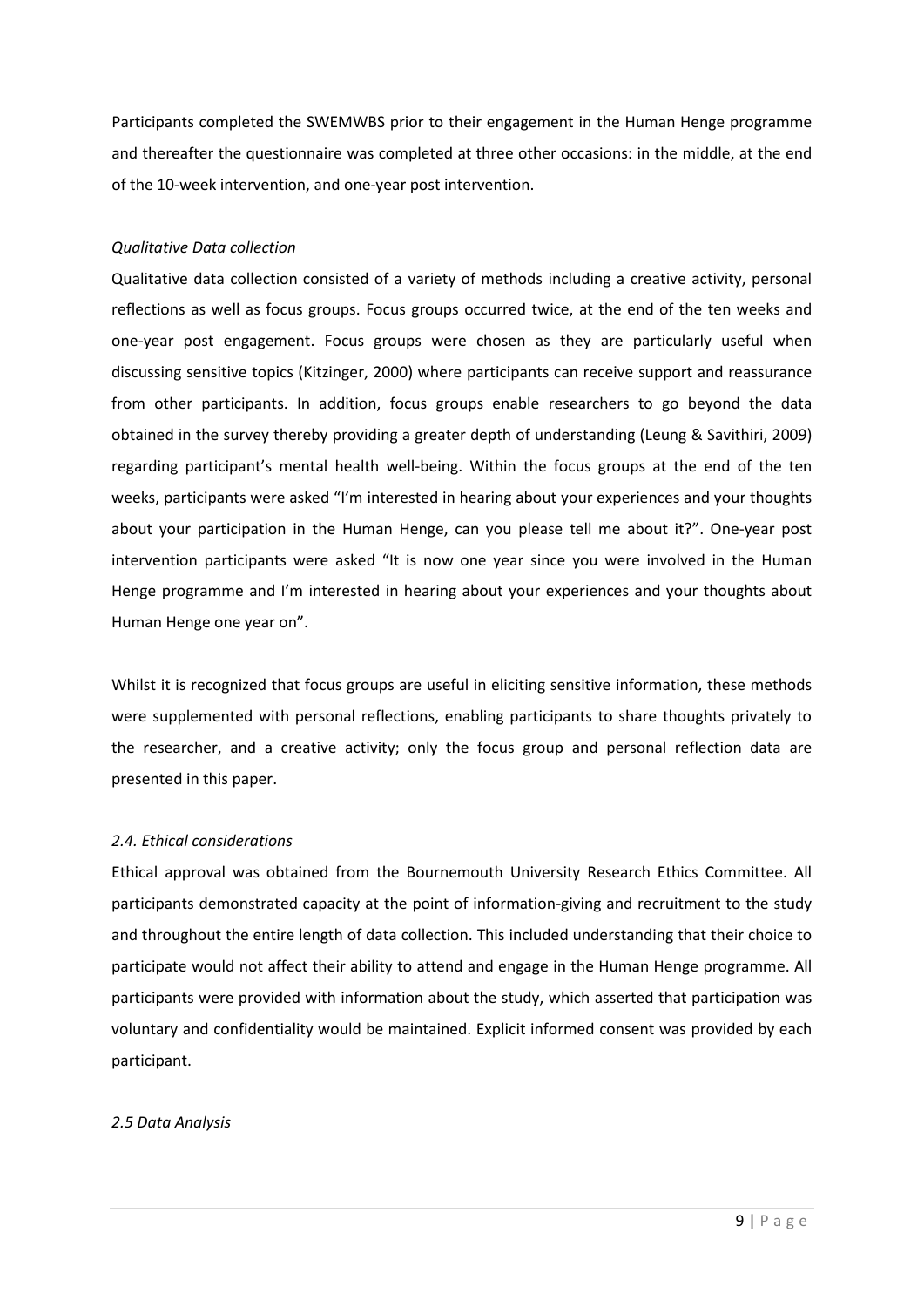Quantitative data were analysed using Statistical Package for Social Sciences (SPSS) software (IBM, version 24). The data set was checked for outliers and missing replies. For participants who did not complete the SWEMWBS at any follow-up time points, no imputation techniques were used to replace the missing replies with substituted values. Therefore, a per-protocol analysis was conducted on data including only those participants who completed the SWEMWBS at any of the study time points. Given the relatively small sample size, non-parametric tests were employed and relevant assumptions were tested. To examine the changes in SWEMWBS scores within the intervention groups from baseline to mid, end, and one-year post-intervention, the Wilcoxon signedranks test was employed. The significance level was considered to be 0.05.

Qualitative data from focus groups were audio-recorded and transcribed verbatim. Transcribed accounts from the focus groups, and personal reflections, were then analysed using inductive thematic analysis (Braun & Clarke, 2006). This involved reading the whole transcript and highlighting key words or phrases. Individual codes were then identified by the lead researcher. All individual codes were then analysed to extract key themes for each of the three participating groups. Potential themes were then considered across the whole data set, generating a thematic map of the data that was discussed across the research team. Analysis continued in defining each of the themes and the stories they told regarding the participants experiences of the Human Henge programme and the impact on their mental health and well-being.

# **3. Results**

#### *3.1 Quantitative Data*

Table 1 shows the age and gender characteristics of participants of the whole sample and across the groups at different points in time. A total sample of 35 individuals with a self-identified long-term mental health problem was recruited into the study (13 in Group 1, 10 in Group 2, and 12 in Group 3). However, two participants in Groups 1 and 3 joined the study after the baseline measurement was completed with the result that no baseline information was available for them. The age range of the studied sample was diverse (56 years), and there were more female participants than males (53.3% against 46.75%).

The age and gender demographic within groups were not equally distributed. Participants in Group 1 were reported to be older than the two other groups (average 56, 43.5, and 37 years respectively) and were also mostly males (69.2%). The gender distribution in Groups 2 and 3 were relatively similar where most participants were female. However, participants in Group 2 tended to be older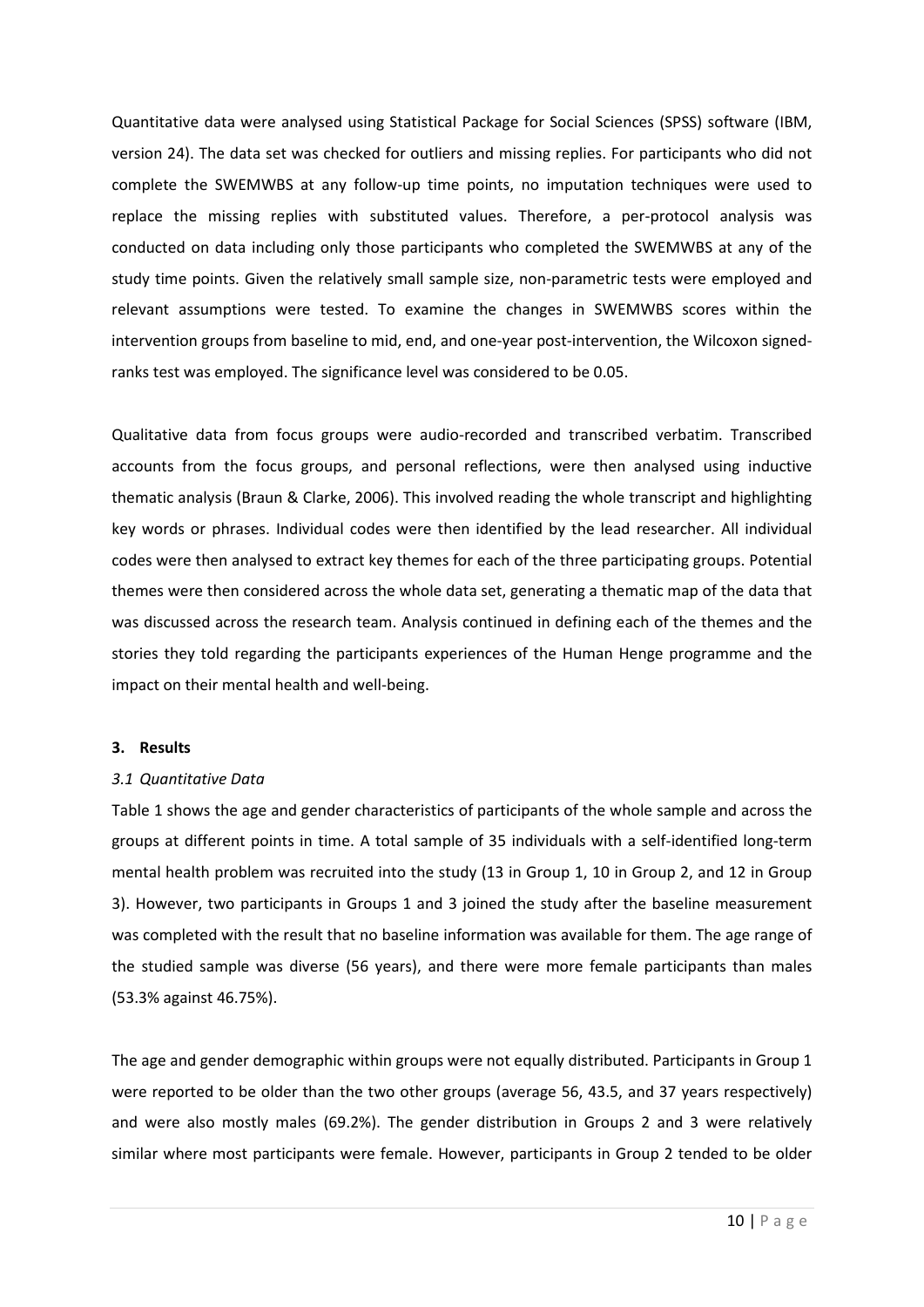(median=43.3 vs. 37 years). A smaller number of participants in all the groups took part in the oneyear post intervention follow-up where the lowest participation rate was in Group 3 (41.6%: 5 out of 12).

|                           | <b>Baseline</b> | Mid           | End           | οf | 1-year       | post |
|---------------------------|-----------------|---------------|---------------|----|--------------|------|
|                           |                 | intervention  | intervention  |    | intervention |      |
| Age (years)               |                 |               |               |    |              |      |
| Median (range)            | 44.00 (21-77)   | 42.00 (21-77) | 43.50 (21-77) |    | 41 (21-77)   |      |
| Interquartile range (IQR) | 22              | 21            | 22            |    | 24           |      |
| Gender, Number (%)        |                 |               |               |    |              |      |
| Male                      | 16(45.7)        | 15(50.0)      | 14 (46.7)     |    | 13 (76.5)    |      |
| Female                    | 19 (54.3)       | 15(50.0)      | 16(53.3)      |    | 4(23.5)      |      |
| Group, Number (%)         |                 |               |               |    |              |      |
| One                       | 13 (39.4)       | 10 (28.57)    | 10(28.57)     |    | 7(20)        |      |
| Two                       | 10(30.3)        | (25.71)<br>9  | (25.71)<br>9  |    | 5(14.28)     |      |
| Three                     | 12 (36.36)      | 11 (31.43)    | 11 (31.43)    |    | 5(14.28)     |      |

Table 1. Demographic characteristics of the study sample

Figure 3 shows the change in median SWEMWBS score across the intervention groups from baseline to one-year post intervention. At baseline, participants in Group 1 had a higher median SWEMWBS score in comparison to participants in the two other groups, and changes in their scores from end to one-year post intervention was quite small. Participants in Groups 2 and 3 had higher median SWEMWBS scores in the middle and end of intervention assessments. Looking at the median score one-year post intervention, Group 3 improved their median scores, whilst Group 2 median scores reduced slightly from their end of intervention score. However, both Groups 2 and 3 one-year post intervention median scores were improved from their baseline assessments. The distribution of SWEMWBS median scores between male and female participants across the study time points was fairly similar (results not shown).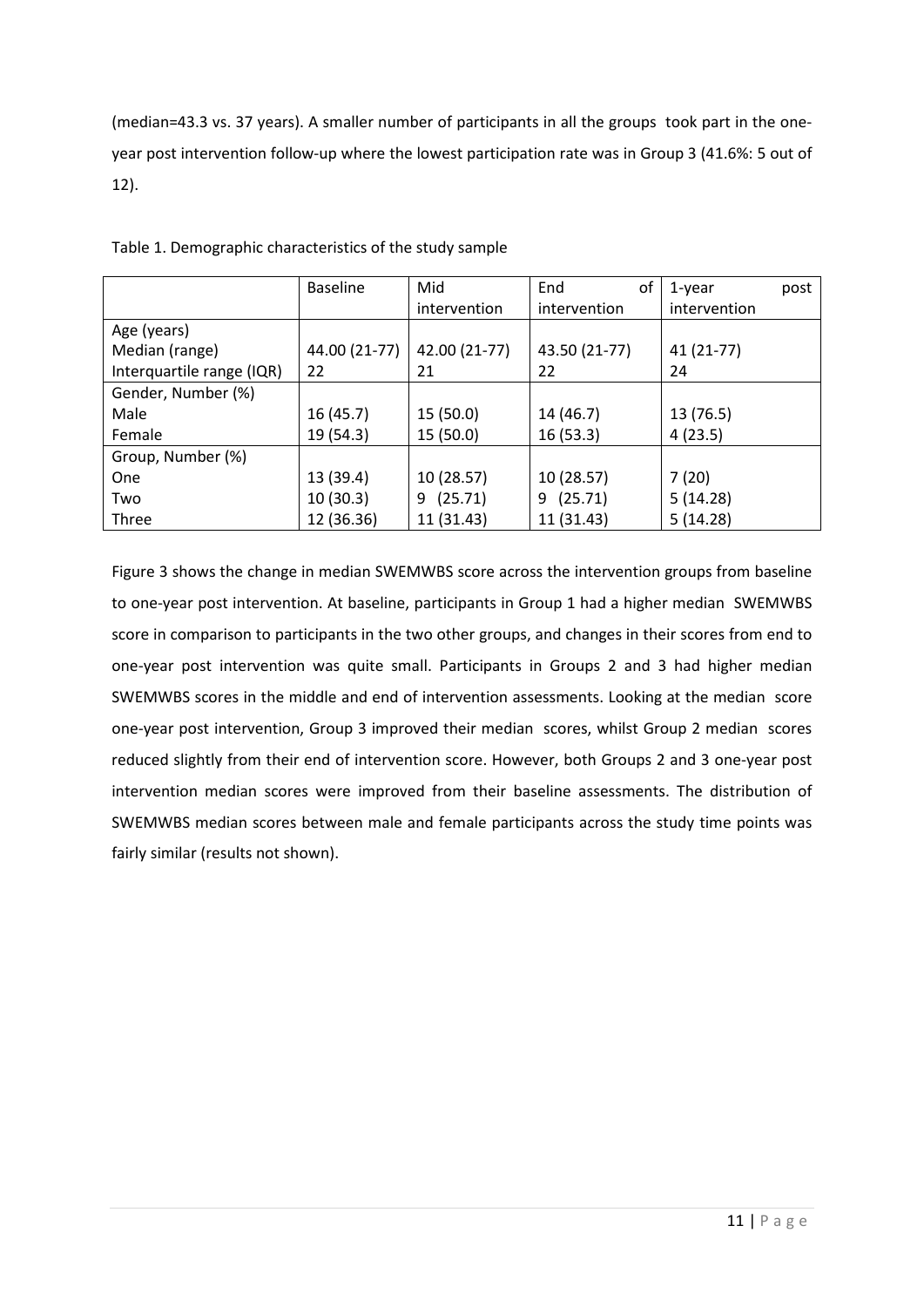

**Figure 3. Median SWEMWBS score in the study groups across the study time points**

Changes of score in SWEMWBS measures within the groups from baseline to different study time points was assessed using Wilcoxon signed-rank test (Table 2). The results of the test showed that there were significant improvements in the median SWEMWBS score in the study sample from baseline to middle (z=-2.57, p=0.01), end of intervention (z=-2.94, p=0.003) and one-year post intervention (z=-2.22, p=0.03).

| All groups       | Median | Wilcoxon signed-ranks test Z |
|------------------|--------|------------------------------|
| Baseline (n=28)  | 18.55  | 0.01                         |
| Mid-point        | 19.53  |                              |
| Baseline (n=28)  | 18.28  | 0.003                        |
| End-point        | 19.25  |                              |
| Baseline (n=17)  | 17.43  | 0.03                         |
| 1-year end-point | 19.25  |                              |

**Table 2 Change in SWEMWBS score in the intervention groups from baseline to different study time points**

At the end of the Human Henge programme participants were asked if they felt that Human Henge programme had impacted on their mental health: 23 (79.3%) identified that it had a positive impact upon their mental health well-being, 6 (20.7%) were unsure, and 6 people did not answer to this question. The figures for one-year post intervention identified that 88.2% (n=15) of participants stated that the project had a positive impact on their mental health well-being whilst 11.8% (n=2) participants were unsure.

# *3.2 Qualitative Data*

Analysing data from the focus groups and personal reflections collated at the end of programme (Groups 1, 2, and 3) and one-year post programme (Groups 1 and 2) led to the identification of four themes: Feeling connected; Being me; Challenging oneself; and Impact on mental health well-being.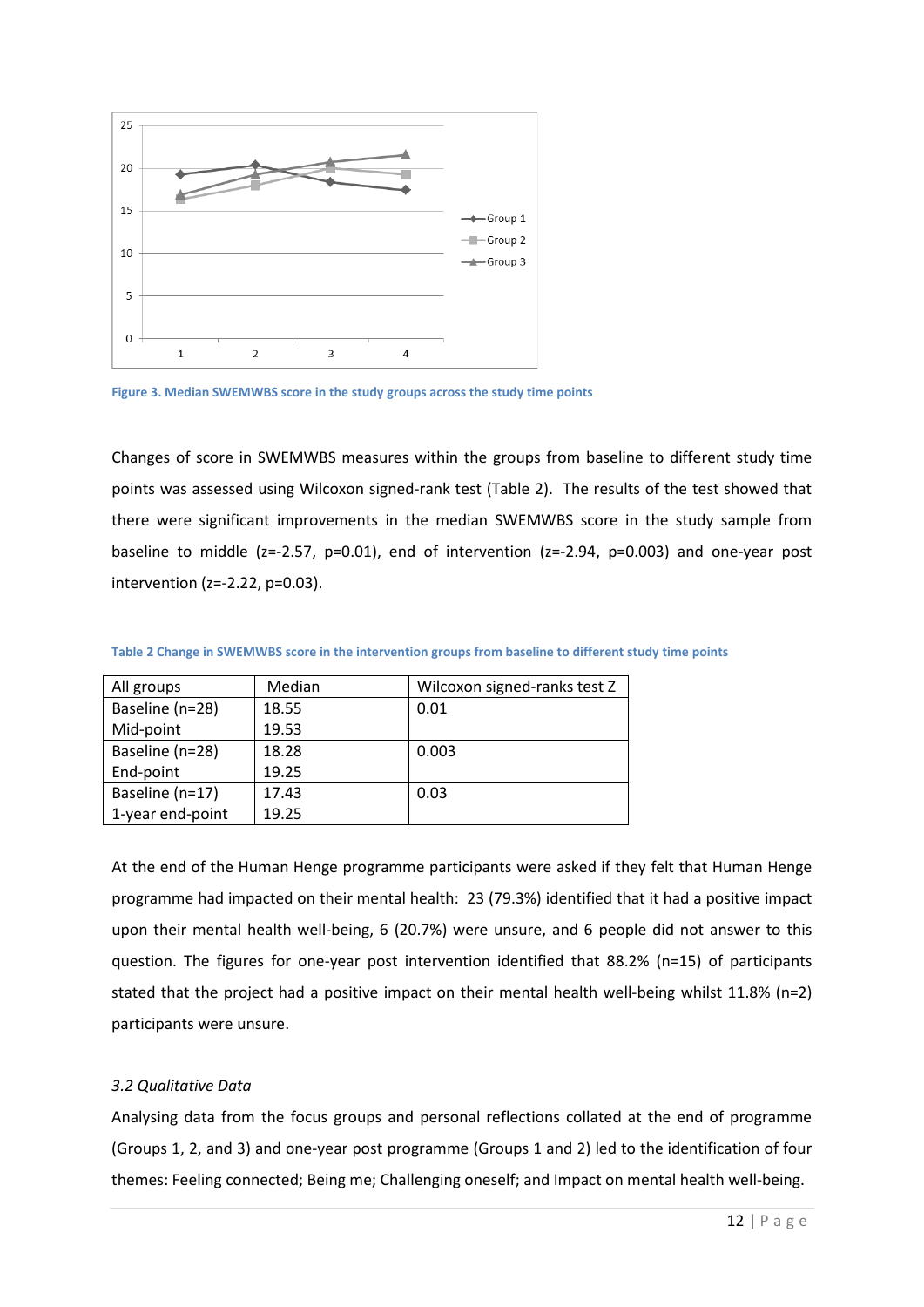## *3.2.1 Feeling connected*

Across all three groups there was a strong sense that part of their achievement centred on reconnections to people, place, and lost passions. Re-connecting with people focussed on linking with their past and past lives remembering happy times before they became ill: *"I used to come to Stonehenge 40–50 years ago with my little children and it was so different then. You were free. You climbed on the stones, they played their games around the stones and it's so different today"* (Male participant, Gp1 Focus Group, end of intervention). Participants also re-connected with earlier peoples who walked and lived in the landscape they were exploring, enabling them to reflect upon the similarities and differences of the lives of earlier peoples and their own experiences of living in society today. Reflecting on handling the ancient pottery one participant noted: *"they had their hands on it and now I've got my hands on it and so that was like a connection and they would have had their same worries, perhaps not in exactly the same way, but shelter, food, family, those things would have been just the same for them, so I think there's a connection"* (Male participant, Gp3 Focus Group, end of intervention).

This connection with people was not easy for all of the participants. At the start of the programme, when participants were asked if they had any worries or concerns about being involved in Human Henge, 18 participants expressed feeling apprehensive due to meeting new people and being in a group setting (n=10) and anxiety (n=6). Although some of the participants identified anxiety and fear of being in a group, actually being with others had a major impact upon the participants' enjoyment of Human Henge. This is perhaps best illustrated by the example of one male participant in Group 1. In the Focus Group at the end of the 10-week programme he said that: *"All the singing and all that…I find that really terribly frightening. I mean, I love the history…that's why I wanted to come here. But having to take part in all the dancing and singing and all that, I just found that so difficult, I just had to turn around and walk away. I just couldn't handle it."* Yet reflecting upon this in the Focus Group at one-year post involvement he reflected that: *"Oddly, I mean at the time, I just could not stand being in a group of absolute strangers and so many people, I just found that really, really difficult. And then, I suppose sort of as time went on, I looked back and I thought, Oh, I do miss being there quite a bit, you know, even though I found it really, really difficult"*. What was interesting for this gentleman was his reflection that the landscape influenced his experience of the Human Henge programme. The wide open space in which the programme was implemented provided him a sense of freedom to be able to walk away from the group when he felt uncomfortable. However his love of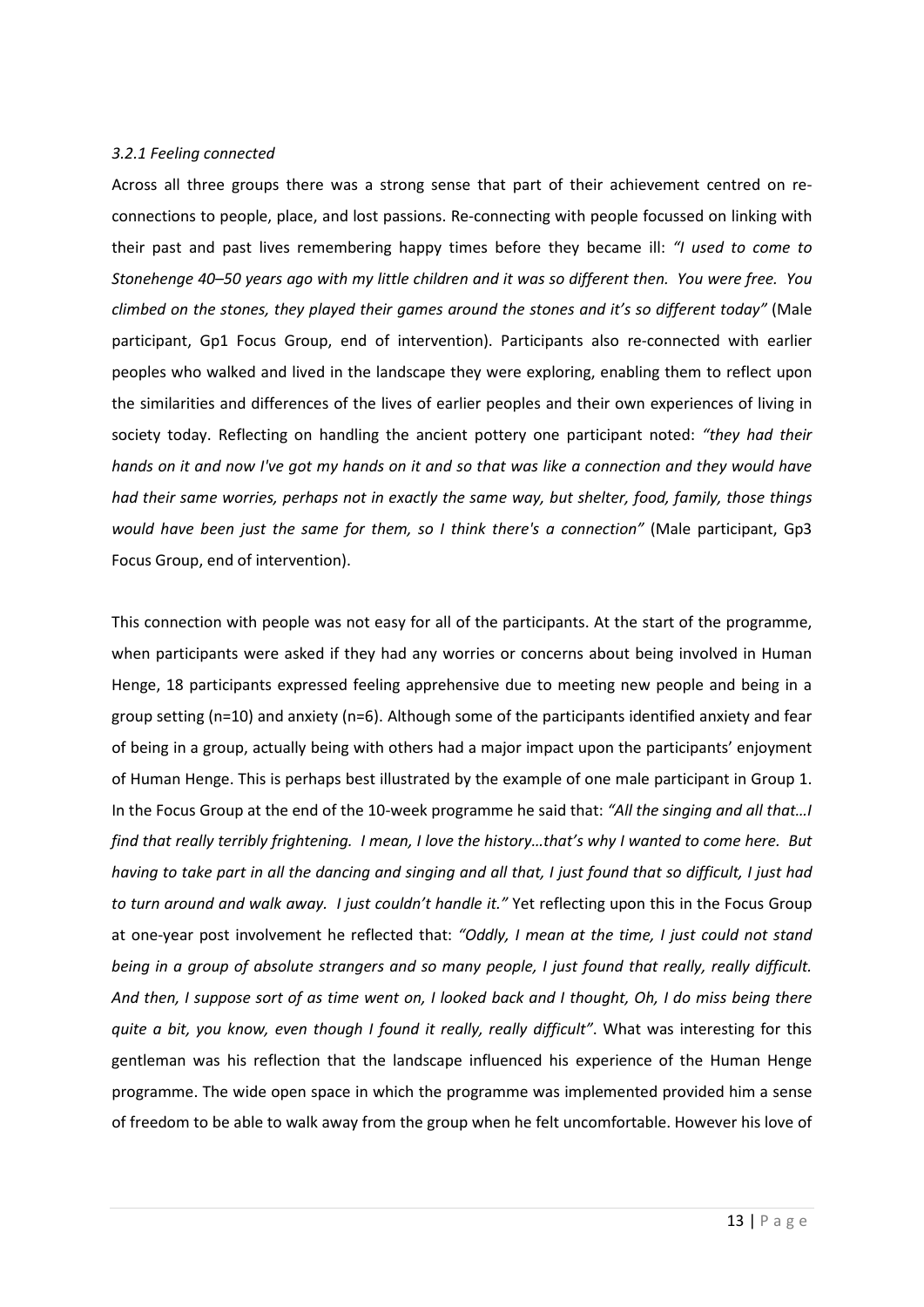history influenced his decision to remain on the programme and a year later he realised that he missed the group aspect although at the time this was challenging for him.

It was evident that the impact of the 10-week programme had been so powerful on some participants that they expressed anxiety and fear regarding the potential repercussions on their mental health and well-being when the intervention came to an end. For some participants (particularly Groups 2 and 3) this was very difficult, and some of them became distressed during the focus group session. They were particularly worried about losing the sense of belonging that had developed, the social acceptance that they felt within the group sessions, and the friendships they had made:

*"I'm devastated it's over. [Tearful] I don't want this to finish"* (Female participant, Gp2 Focus Group, end of 10 weeks)

*"And I just think it's a bit hard that they're just robbing it from us and taking it all away, because after this, like \*\*\*\* [participant name] said, at that week where you didn't have it, it was hard. It was a hard week. You, know, because you had nothing else. But now it's going to be gone and I feel like some of you I'll probably never see again, and I don't want that* (Female participant, Gp3 Focus Group, end of 10 weeks).

At the one-year post interventions the ongoing experiences of the three groups were different. Group 1 had not really stayed connected; instead they reverted back to their previous Richmond Fellowship groups. That said, they had increased their social engagement with others, one had joined a local mental health support group, another had reconnected more strongly with his children, and a third recognized he was becoming much more social since his engagement with Human Henge. Group 2 had established a more formal mechanism for continued connection through a social media group as well as ongoing group activities organized separately but in conjunction with the Human Henge project team. Group 3 had established small friendship groups that remained even one-year post intervention.

In addition to connecting with people, there was also a re-connection to place, established through exploring their local area and landscape. These connections had previously become fractured as a result of their mental illness, mainly due to unhappy memories associated with time and place as well as poor experiences of feeling discriminated and stigmatized because of their mental illness, both of which culminated in them isolating themselves from others: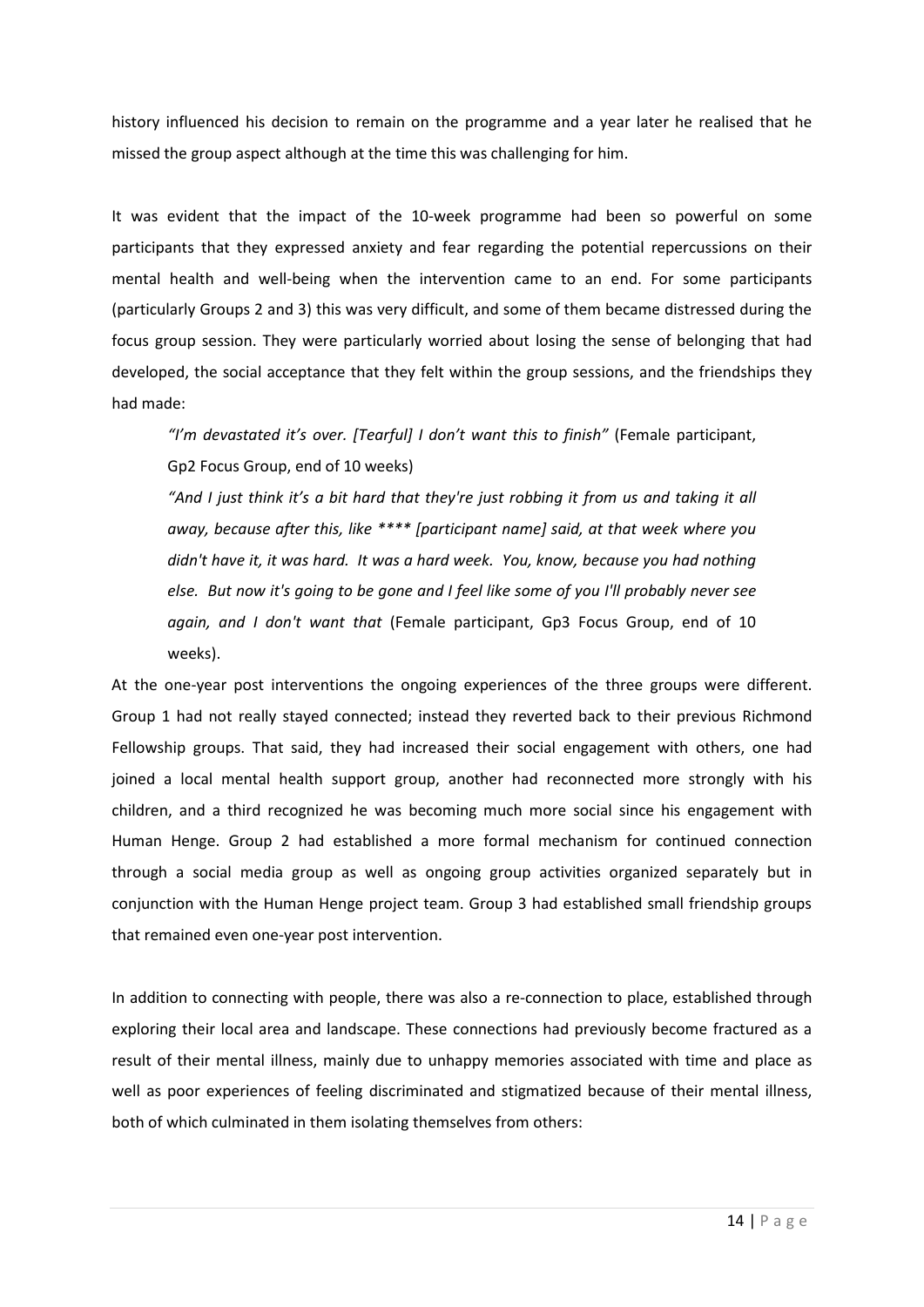*"Helped me connect with local people socially and local places with happy memories. Feeling more connected with Wiltshire and feeling like I have a place to be/belong in Wiltshire" (Female participant, Gp 2, one-year post intervention)"*

In addition to reconnections with people and place, participants also found themselves reconnecting with hobbies that they had lost when they became ill (history, photography, love of nature) and also connections to new hobbies including poetry:

*"… my past work and life and interests would be outside and working in exciting projects in nature. And because of things going on I couldn't do that. I just couldn't cope with it. And I think Human Henge has just been key to allowing me to kind of re-access the things that I enjoy without the contamination" (Male participant, Gp2 Focus Group, one-year post intervention)*

## *3.2.2 Being me*

It was clearly evident that most of the participants found it difficult living in society with their mental illness, they felt judged and discriminated against and responded to this by further isolating themselves. They spoke of having to act in a certain way when out in the community. By contrast, they expressed being able to be themselves during the Human Henge activities and this was very important to them:

*"Yeah, I think in this group there's definitely a feeling of belonging and of not being judged. It's been discussed quite a lot within the group that people feel like we're not being judged here. We…we feel that we can put across our ideas and almost in the same boat so there's so much more understanding whereas with the rest of the community there's a lot of judgment and yeah just…it just feels so comfortable in this group* (Female participant, Gp3 Focus Group, end of 10 weeks).

*"Nice to talk to people who are on the same wavelength as me and not be treated like I'm daft or anything if you got what I mean, you know. I often get treated like I'm stupid or something (Female participant, Gp2 Focus Group, end of 10 weeks).*

*I feel that I have to have a person in when I go to the park or me and my friends I have to have this persona where I hide who I really am because…because if not it would cause a drama and especially if I feel anxious I have to really kind of hide it*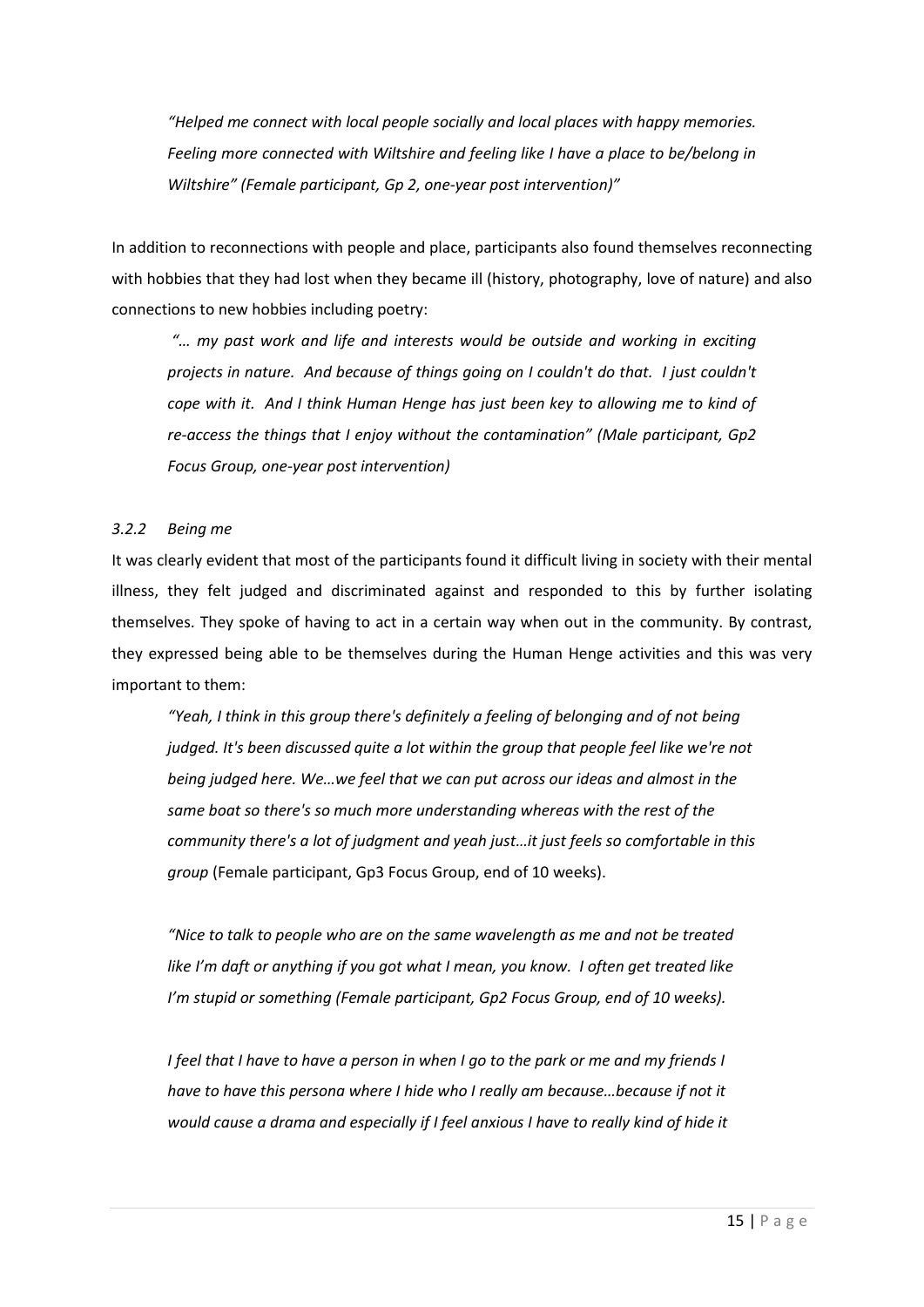*and make sure that no one tolerate it and hide it and here I don't have to. It's much more relaxed and…(Female participant, Gp3 Focus Group, end of 10 weeks)*

"We feel like ourselves here. To respond to your question, I feel like more like myself here because I don't have to pretend to be tough..." …(Female participant, Gp3 Focus Group, end of 10 weeks)

Participating in Human Henge resulted in the participants reflecting upon their mental health journey to date, one of the strong aspect coming from this was a reflection that they relished not being treated like a 'patient' or 'being ill', but rather a human being interacting with other human beings and this was a stark contrast to their previous experiences of therapy programmes:

*"I think one of the nice things was that it wasn't just that we've all met up every week, we had an activity that wasn't related to being a nutter. It was related to being a normal human being and we got to just walk…. I like the walking and talking and learning all at the same time and being a human being rather than being as an illness or a condition or a service user, like I've actually been a human being for three months with other human beings (Female participant, Gp2 Focus Group, end of 10 weeks)*

*"Like you say, basket weaving is for idiots, whereas we've been taught basket weaving from an archaeological or intellectual, historical point of view and we've looked at the type of thing we're using to make the basket with…and it's been fascinating" (Female participant, Gp2 Focus Group, end of 10 weeks).*

# *3.2.3 Challenging oneself*

Through associating with others with similar experiences participants gained the strength and confidence to revisit local places as well as engage more readily with their local communities. These things became a positive experience for them. Participation in Human Henge gave some participants confidence to step outside the boundaries they had previously built-up for themselves while trying something new, something they would never have contemplated before. For some, it was being within the group setting itself, leading and facilitating a Human Henge activity. For others it was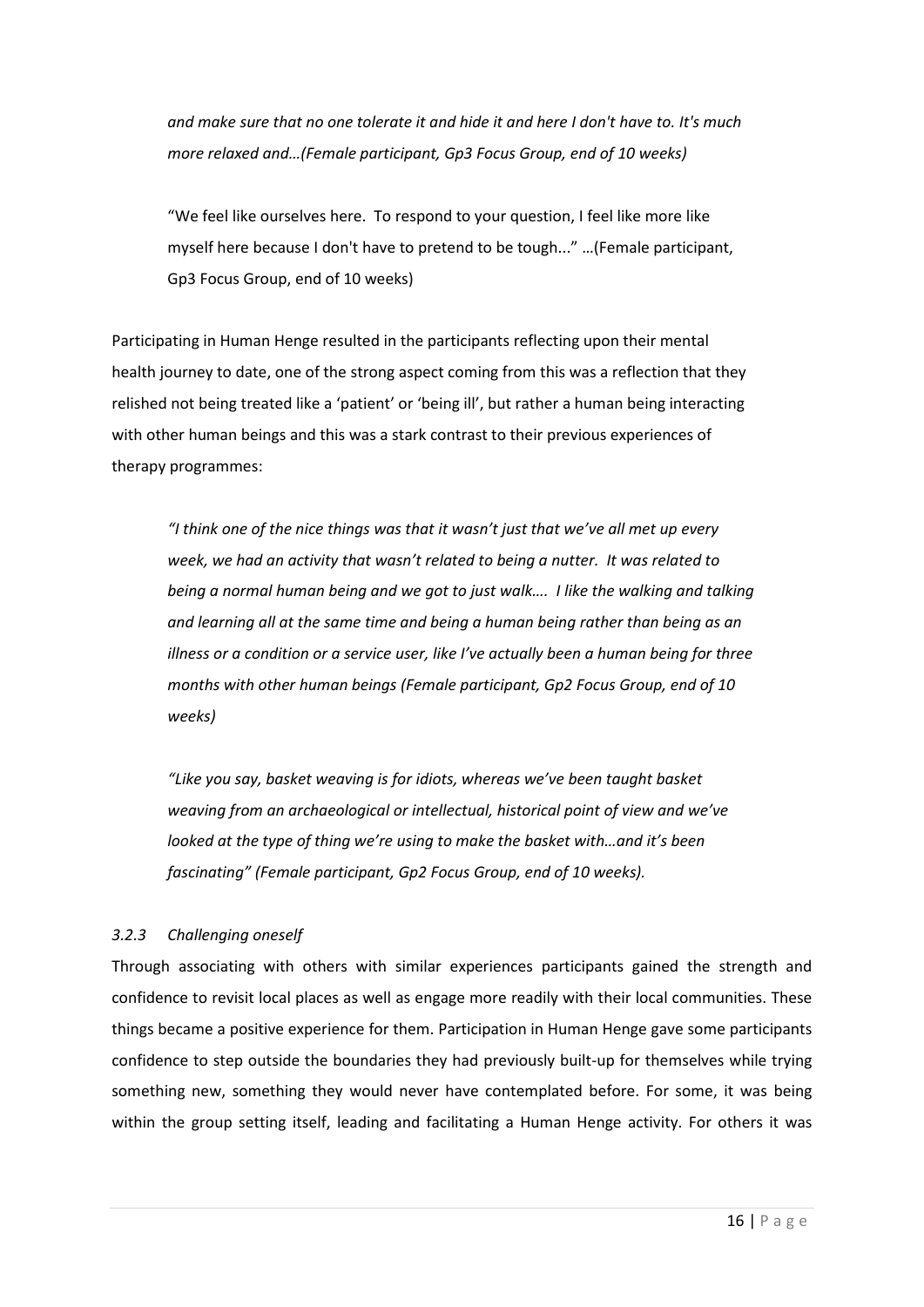challenging themselves outside the group, creating new opportunities and possibilities linked to employment or new hobbies:

*"I found it difficult…really difficult to stand there in front of a group of people talking to them an' all that, but afterwards I thought… phew! I did really well there!" (Male participant, Gp1 Focus Group, end of 10 weeks)*

*"This is the first time I've done them (taken photographs) and you've really influenced me to go into a shop and say "Look this is what I've got, do you wanna buy it off of me?" And I think that's awesome that is. And then a couple'a weeks ago I did actually take my cards into a shop in \*\*\*\*\* and they bought almost a hundred of my cards and it was really exciting for me" (Female participant, Gp2 Focus Group, end of 10 weeks)*

Participants gained inspiration and strength from the group, and this was instrumental in themselves having the confidence to try new things. A female participant (Gp3, Focus Group, end of 10 weeks) sums this up: *"… you see people grow and they overcome their personal struggles, some physical, some mental and that gives you some strength and some determination to overcome your own, you know, push yourself a little bit".*

# *3.2.4 Impact on mental health well-being*

It was evident from the qualitative data that the majority of participants perceived that their mental health well-being had improved as a result of participating in the programme. For some participants, the programme provided them with a better insight into their mental health issues while helping them to develop strategies to manage these issues:

*"I feel it's broke down my social anxiety, my understanding of them has opened up a little bit in that sometimes it's the barriers I put up that push people away. I think coming here and being with people, is breaking down the barriers. Only speaking for myself, you can get trapped up in making the world so small..."* (Female participant, Gp3 Focus Group, end of 10 weeks)

For one female participant in Group 2, being involved in Human Henge gave her a focus for the first time in years as she had become increasingly housebound and isolated because of her mental illness; it also reduced her self-harming, and for her this was very significant. She shared: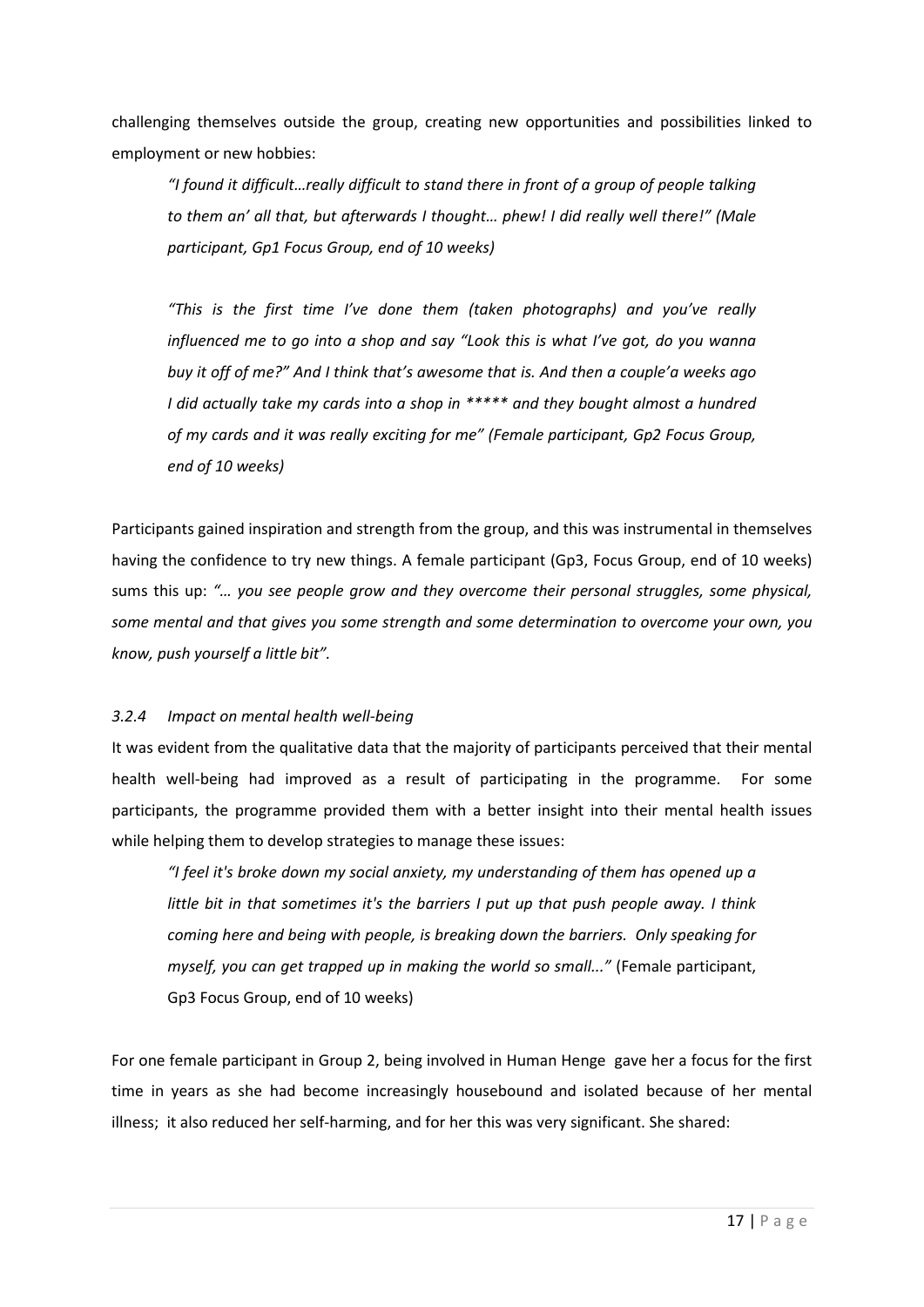*"there were two things, one I hadn't committed to anything for… over… three years, so for me to actually commit to something was quite a big thing anyway. But then also to commit to this I also had to be disciplined because unfortunately at times I self-harm really badly so to commit to this I had to agree with my husband that on the day I come here I would not self-harm, and the first week I did but since then I haven't"* (Female participant, Gp 2 Focus Group, end of 10 weeks).

It is important to note that participating in Human Henge did not eradicate all the ongoing mental health challenges that participants faced, instead it provided them with more confidence and a belief in their abilities to manage these challenges. One of the female participants in Group 3 noted *"I think I've learned that I can cope with like my symptoms a lot better, like before I would just run away, but now I'm like learning to deal with it".* 

#### **Discussion**

The objective of the study was to investigate whether people with mental health conditions could benefit over the long-term from creative exploration of Neolithic landscapes. Descriptive analysis showed that the SWEMWBS score improved most in participants from Group 3 over time (Figure 1). Further detailed quantitative analysis of the study sample showed that, overall, there were significant improvements in the median SWEMWBS score from the baseline assessment to later study points: midpoint; end of intervention; and one-year post intervention.

The distribution of SWEMWBS score between women and men in this study were similar but could reflect the fact that the SWEMWBS questionnaire is less sensitive to gender differences as a nationally representative study in the UK for mental health well-being norms using this questionnaire has reported (Fat et al., 2016). Regarding the improved SWEMWBS scores in Groups 2 and 3, it may be noted that participants in Group 1 had a higher mean SWEMWBS score at the start of the intervention and also tended to be older than the participants in the other two groups. Furthermore, participants in Group 3 experienced a different heritage environment (Avebury) and we do not know the impact of different Neolithic sites upon mental well-being. The substantial differences in SWEMWBS score from baseline to post-intervention assessment in the study participants also highlights the fact that involvement in a creative exploration of the prehistoric landscape has had a significant positive impact upon their mental health well-being. Generally speaking, these findings are in line with earlier research(presented in the introduction) suggesting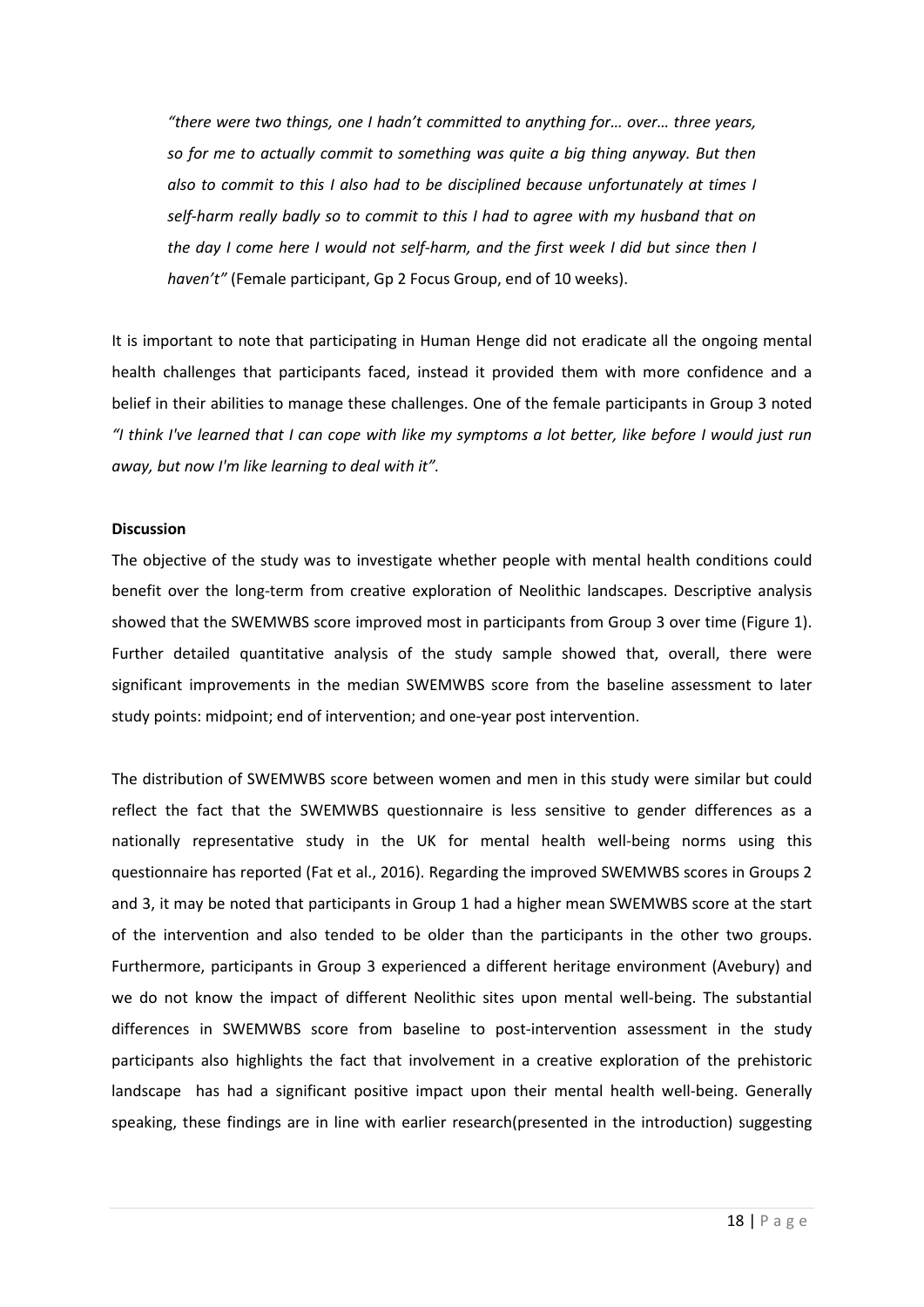that nature and green treatments targeted at people with mental health problems could improve their mental health well-being (Rolls & Sutherland, 2014;; Cipriani et al., 2017; Hosseinpoor, 2018).

This was further supported by the qualitative data themes that emphasized reconnections between people and place. Discrimination against people living with mental illness is a significant issue; almost nine out of 10 people with a mental health problem report that they have experienced stigma and discrimination resulting in two-thirds of them stopping activities as a result of their experiences (Time to Change, 2008). This occurs through the internalisation of self-stigma resulting in lowered self-esteem and self-worth (Bhui, 2016). It perpetuates self-isolation thereby propagating a disconnection from the world that leads to a negative mental health spiral. This was evident in the qualitative data as the majority of participants expressed a disconnection from people due to a fear of stigma as evidenced in the theme "Being me". Here they articulated feeling accepted in the group with the result that they felt more authentic when out in wider society.

There are links here to the concept of well-being. Todres and Galvin (2010, p, 5) drew on the work of Heidegger arguing that "well-being is both a way of being-in-the-world, as well as how this way of being-in the-world is felt as an experience". Considering the notion of connection described by participants in Human Henge which links to the recovery model of mental health, as connectedness is one of the five recovery processes (Leamy et al. 2011). In order to explore this we need to reconsider Duff's (2012) 'enabling' places for people with mental illness. The first aspect of promoting recovery is through social resources. It is evident how Human Henge expanded the participants' social resources, through increased social contacts with others living with a mental illness which not only provided a sense of acceptance but also a sense of community and belonging. This continued beyond the length of the programme with many of the participants across the three groups continuing their social engagement a year after the programme ended. Next are material resources, linked to expanding one's horizon. Many of the participants in Human Henge had not really engaged with heritage or Neolithic landscapes and perceptions of inaccessibility of heritage are common for individuals who are socially isolated (Todd et al, 2017). The Neolithic environments of Stonehenge and Avebury were central to this, as there is a need to use one's imagination regarding what life was like during these times as there are no absolute with this period of history. Not only did individual's horizons reading history and creative aspects expand through the programme but so too, did their perceptions of themselves. The focus of the programme on them as individuals rather than their mental illness was really important as it enabled them to see their capabilities for growth and development even whilst living with a mental illness. This was apparent in many of the individuals as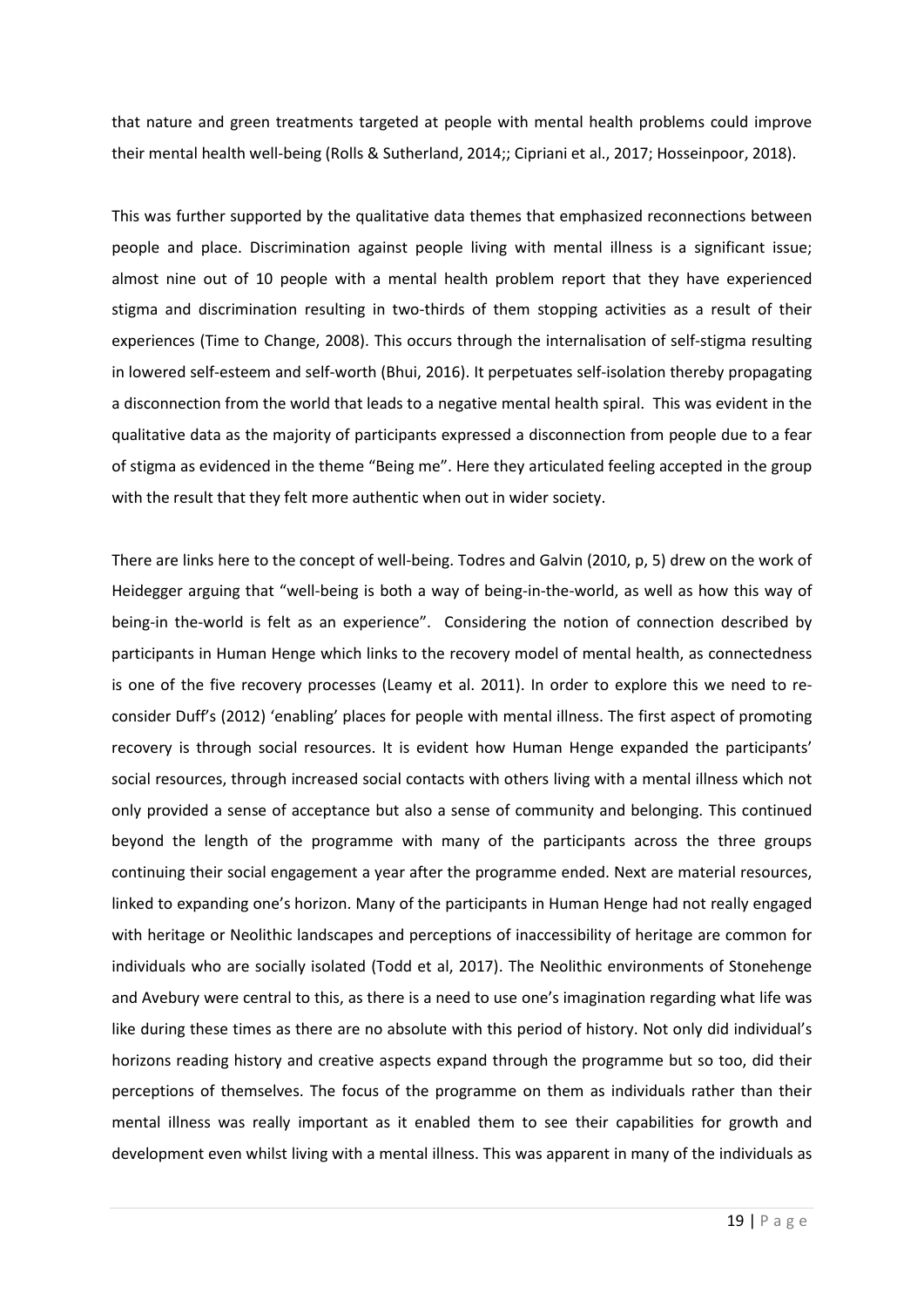they either re-ignited lost passions or developed new ones such as poetry, photography or confidence to join or establish new mental health groups once the Human Henge programme finished. Central to developing both the social and material resources was the atmosphere created by the Human Henge group, linking to affective resources which are concerned with how individuals feel (Duff 2012). As identified earlier, many individuals with a mental illness find themselves socially isolated through direct or perceived negative perceptions of them by others. This was apparent as many of the participants identified their fears at the start of the programme which were linked to meeting new people and being in a group setting. A key aspect of the Human Henge programme was that participants felt a sense of space both physically and emotionally. Space physically was provided through the landscape and psychologically, through no pressure to participate in activities. For example on a group walk, some individuals in the group walked together the whole time whilst felt free to spend some time in the group and then some time walking alongside the group but alone. Bell et al. (2018) argues that a key aspect of the therapeutic space is the provision of opportunities for emotional refuge and non-demanding social interaction, presenting a 'home-like' atmosphere promoting belonging, security and comfort.

Interventions such as Human Henge support the international Mental Health Action Plan which aims to "promote mental well-being, prevent mental disorders, provide care, enhance recovery, promote human rights and reduce the mortality, morbidity and disability for persons with mental disorders" (WHO, 2013, p, 9). Two key objectives in this plan centre on the need to strengthen focus on promoting mental health and develop information and evidence about mental health (WHO, 2013). The world is rich in cultural heritage and archaeological sites so there are numerous possibilities of utilising historical landscapes to promote mental health. Mechanisms through which these could be developed and promoted include social prescribing. Social prescribing is described as a process of linking patients in primary care to support within their local community, offering nonmedical referral options that can work alongside existing medical treatments to improve health and well-being (Bickerdike et al., 2017). As identified, it aligns well to the recovery model of mental health as it focusses on what is important for the individual (NHS England 2019). In addition, the growing evidence base regarding the use of landscapes to promote health and wellbeing lends itself to social prescribing schemes (Todd et al, 2017), especially as they are ideally located within community settings and promote community cohesion. We argue that heritage interventions such as Human Henge also fit well within the social prescribing model as they include a holistic focus on individual's health needs, responding to the range of factors that contribute to ill health including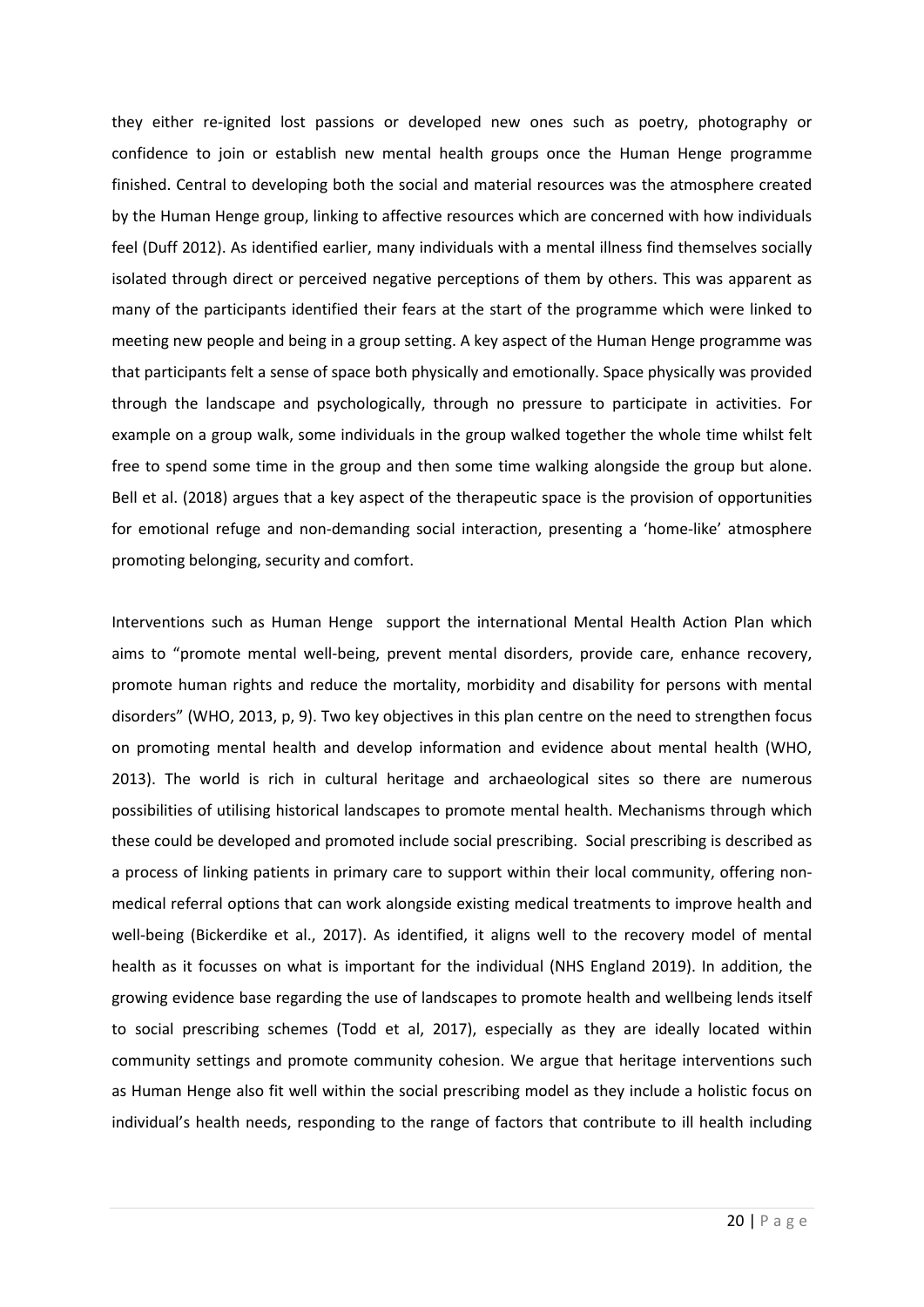social, economic, and environmental factors, as well as supporting individuals to take greater control of their own health (Kings Fund, 2017).

## **Strengths and Limitations**

A particular strength of the current study is that it has used heritage as an environmental tool for enhancing mental health well-being in a group of people with mental health problems. Data was collected prospectively using a validated robust measure that minimized the recall bias. Using a mixed-method approach enabled us to further assess the efficacy of the intervention in a more indepth way. The study did have some limitations, especially the relatively small sample (n=35) and the question of how representative it was. This inevitably limits its generalisability. The longitudinal nature of the study meant there was a high drop-off rate for the end of programme and one-year post intervention. At the baseline 33 participants completed the questionnaire, by mid-point and end of 10 week programme this had dropped to 30 participants, and by the one-year post intervention only 17 participants completed the questionnaire. Whilst there were statistically significant findings, caution must be exercised when explaining them. Moreover, this research did not explore individual mental health diagnoses and thus it is unknown whether individuals with specific mental health issues may find this style of programme more beneficial. Also because we did not explore additional therapy or support the participants received we acknowledge that wider factors may also have influenced the 1 year post intervention scores. Lastly, a potential critique of this study could be that heritage itself has little impact and that any group based activity could have produced similar results. Whilst the participants expressed that the heritage aspect of the Neolithic landscape was important, ultimately a randomised controlled cluster trial is needed to explore whether heritage based cultural therapy programmes have a greater impact upon well-being then other group based activity.

#### **Conclusions**

Research connected with the Human Henge programme offers an original contribution to the knowledge-based use of ancient monuments and historic landscapes, Neolithic and Bronze Age sites in particular, as tools for improving mental health well-being in people with mental health issues. From the research it is evident that utilizing archaeological landscapes in this way can have therapeutic benefits on mental health, and that the significance of these benefits is maintained over time. Further research is required in order to develop this work for wider application as a nonclinical approach to the promotion of mental health well-being. Large controlled trials, quasi or randomized, comparing standard medical care alongside standard medical care with heritage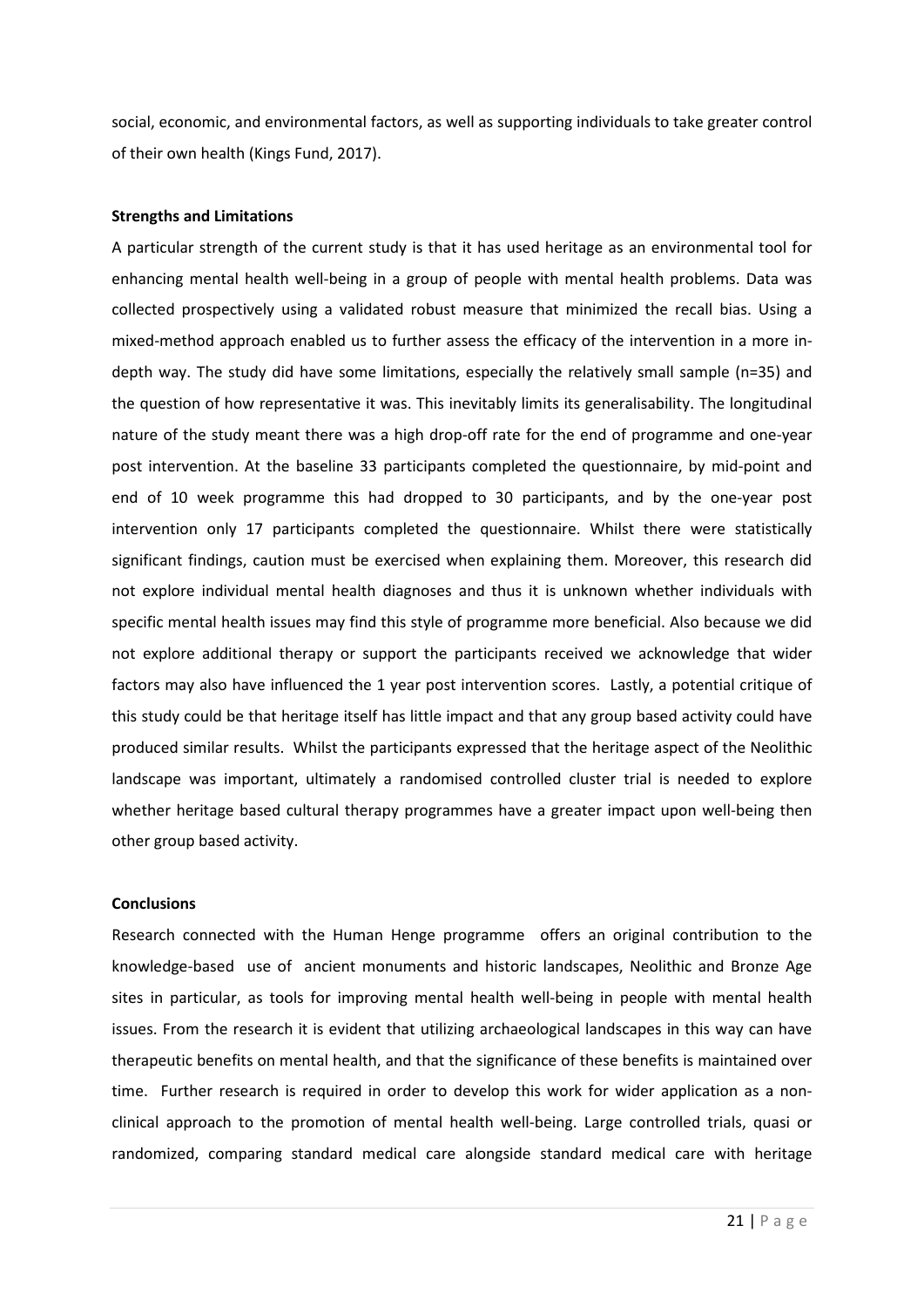therapy using sites such as Stonehenge, Avebury, and similar sites could provide more evidence for the efficacy of using heritage places and associated immersive activities as an intervention. The efficacy of this approach linked to specific mental health issues could also be considered in future research.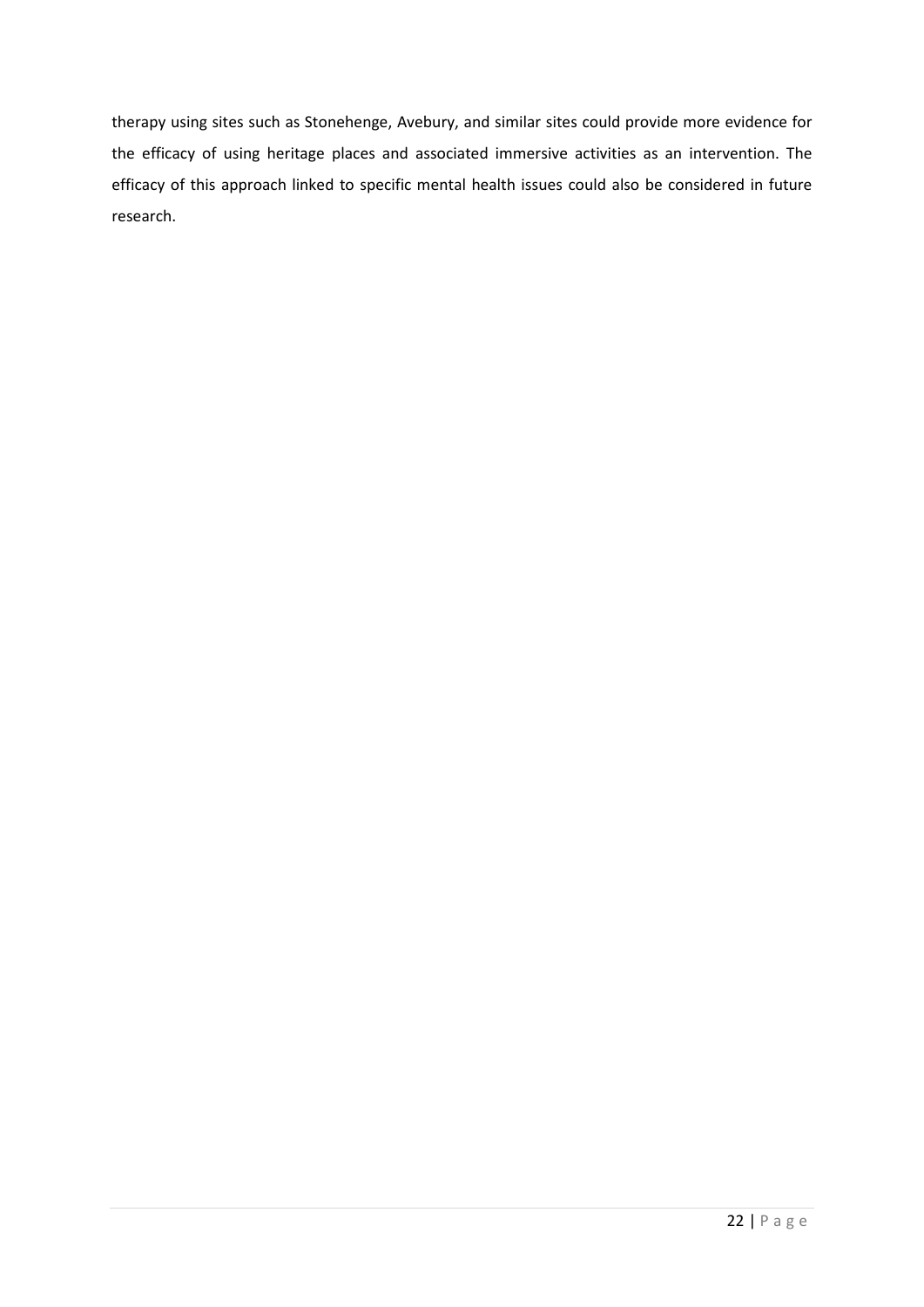#### **References**

Anthony, W., 1993. Recovery from Mental Illness: The Guiding Vision of the Mental Health Service System in the 1990s. Psychosoc Rehabil. J. 16 (4), 11–23.

- Baker, C., 2018. Mental health statistics for England: prevalence, services and funding. House of Commons Briefing paper Number 6988. London, House of Commons Library.
- Bell, S., Foley, R., Houghton, F., Maddrell, A., Williams, A., From therapeutic landscapes to healthy spaces, places and practices: A scoping review. Social Science and Medicine 196; 123-130
- Bhui, K., 2016. Discrimination, poor mental health, and mental illness. International Review of Psychiatry 28(4), 411–414.
- Bickerdike, L., Booth, A., Wilson, PM., Farley, K., Wright, K., 2017. Social prescribing: less rhetoric and more reality. A systematic review of the evidence. BMJ Open;7:e013384. doi:10.1136/bmjopen-2016-013384.
- Bloomfield, D., 2017. What makes nature-based interventions for mental health successful? British Journal of Psychiatry International, 14(4), 82–85.
- Braun, V., Clarke, V., 2006. Using thematic analysis in psychology. Qualitative Research in Psychology, 3, 77–101.
- Conradson, D., (2005). Landscape, care and the relational self: therapeutic encounters in rural England. Health and Place 11, 337-348.
- Collins, J., Avey, S., Lekkas, P., 2016. Lost landscapes of healing: the decline of therapeutic mental health landscapes. Landscape Research, 41(4), 664–677.
- Cipriani, J., Benz, A., Holmgren, A., Kinter, D., McGarry, J., Rufino, G., 2017. A systemic review of the effects of horticultural therapy on persons with mental health conditions. Occupational Therapy in Mental Health, 33(1), 47–69.
- Darvill, T., Barrass, K., Drysdale, L., Heaslip, V., Staelens, Y. (eds), 2019. Historic landscapes and mental well-being. Oxford: Archaeopress, Available on open-access at: http://www.archaeopress.com/ArchaeopressShop/Public/download.asp?id={851FBF09- 5ABA-4677-9A3E-E411F7D11DFE}
- Darvill, T., Heaslip, V., Barrass, K., 2018. Heritage and well-being: Therapeutic places past and present. In: Galvin, K. (Ed.), A handbook of well-being. Abingdon, Routledge, pp. 112–123. Department for Culture, Media and Sport, 2018. Taking Part Survey: England Adult Report, 2017/18. Available from:

https://assets.publishing.service.gov.uk/government/uploads/system/uploads/attachment\_ data/file/740242/180911\_Taking\_Part\_Adult\_Annual\_Report\_-\_Revised.pdf [accessed 26.9.2019]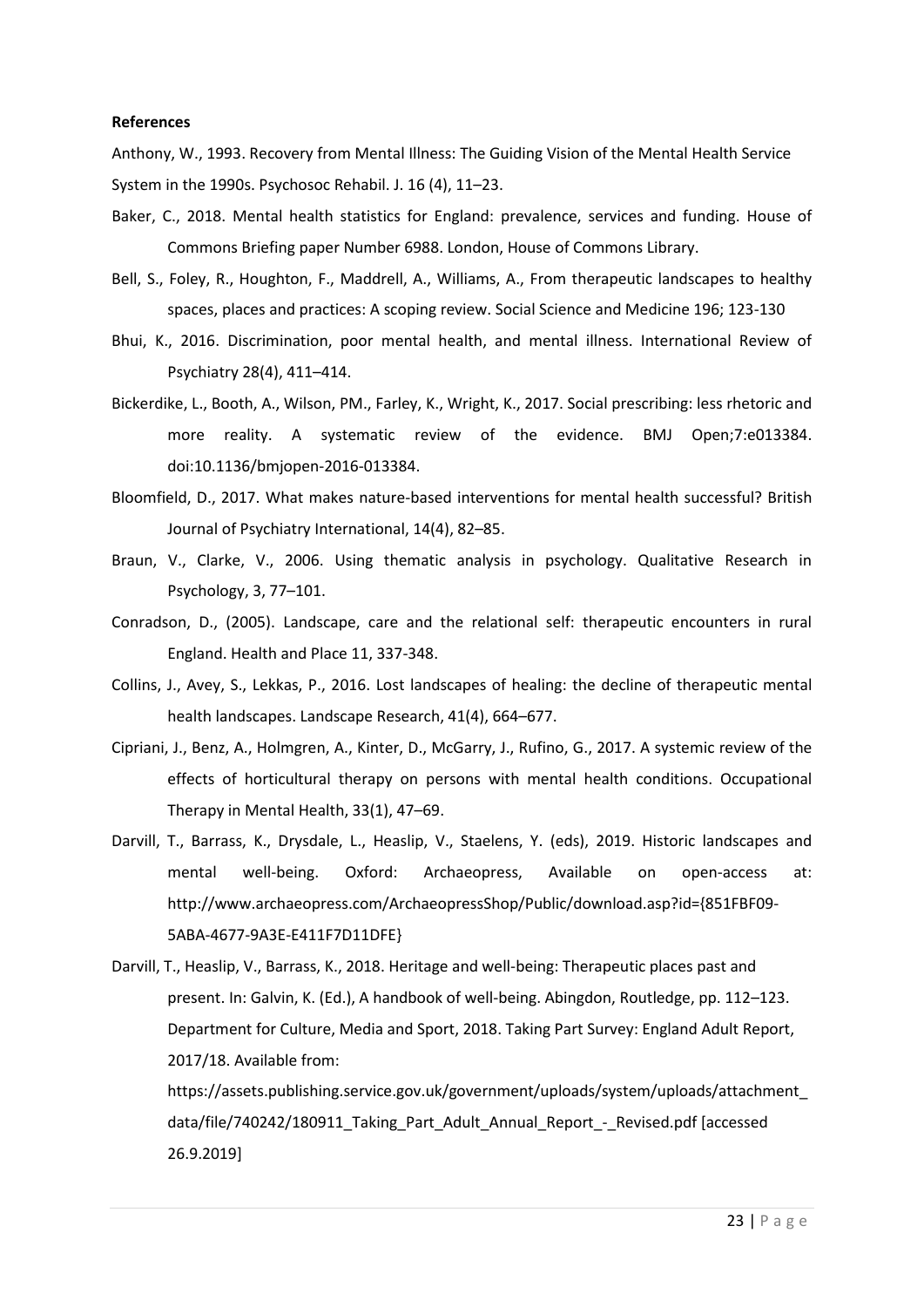Department for Culture, Media and Sport, 2016. The culture white paper. London: Department for Culture, Media and Sport. Available from:

[https://assets.publishing.service.gov.uk/government/uploads/system/uploads/attachment\\_](https://assets.publishing.service.gov.uk/government/uploads/system/uploads/attachment_data/file/416279/A_review_of_the_Social_Impacts_of_Culture_and_Sport.pdf) [data/file/416279/A\\_review\\_of\\_the\\_Social\\_Impacts\\_of\\_Culture\\_and\\_Sport.pdf](https://assets.publishing.service.gov.uk/government/uploads/system/uploads/attachment_data/file/416279/A_review_of_the_Social_Impacts_of_Culture_and_Sport.pdf) [accessed 1.10.18]

- Duff, C., 2012. Exploring the role of 'enabling places' in promoting recovery from mental illness: A qualitative test of a relational model. Health and Place 18; 1388-1395
- Fat, L., Scholes, Sh., Boniface, S., Mindell, J., Stewart-Brown, S., 2017. Evaluating and establishing national norms for mental well-being using the short Warwick-Edinburgh Mental Well-being Scale (SWEMWBS): findings from the Health Survey for England. Quality of Life Research, 26(5), 1129–1144.
- Galvin, K., 2018. Introduction. In Galvin, K., 2018. (EDS) Routledge Handbook of Well-being' London: Routledge Taylor and Francis Group.
- Gesler, W., Healing places. Lanham (MD), Rowman & Littlefield.
- Griffith, E.E.H., 2018. Belonging, therapeutic landscapes, and networks. Abingdon, Routledge.
- Hickman, C., 2005. The picturesque at Brislington House, Bristol: the role of landscape in relation to the treatment of mental illness in the early nineteenth-century asylum. *Garden History*, 33, 47–60.
- Hosseinpoor Najjar, A., Forrozandeh, E., Asadi Gharneh, H.A., 2018. Horticulture therapy effects on memory and psychological symptoms of depressed male outpatients. Iranian Rehabilitation Journal, 16(2), 147–154.
- Kindleysides, M. and E. Biglands 2015. 'Thinking outside the box, and making it too': Piloting an occupational therapy group at an open-air museum. Arts and Health 7(3): 271–278.
- Kings Fund, 2017. What is social prescribing? Available from <https://www.kingsfund.org.uk/publications/social-prescribing> [accessed 2 Nov 2018]
- Kitzinger, J., 2000. Focus groups with users and providers of health care. In: Pope C., Mays N. (Eds.), Qualitative research in health care (Second edition). London, British Medical Association, pp. 20–29.
- Leamy, M., Bird, V., Le Boutillier, C., Willaims, J., Slade, M., 2011. Conceptual framework for personal recovery in mental health: systematic review and narrative synthesises. British Journal of Psychiatry 199, 445-452.

Leung, F.H., Savithiri, R., 2009. Spotlight on focus groups. Canadian Family Physician, 55(2), 218–219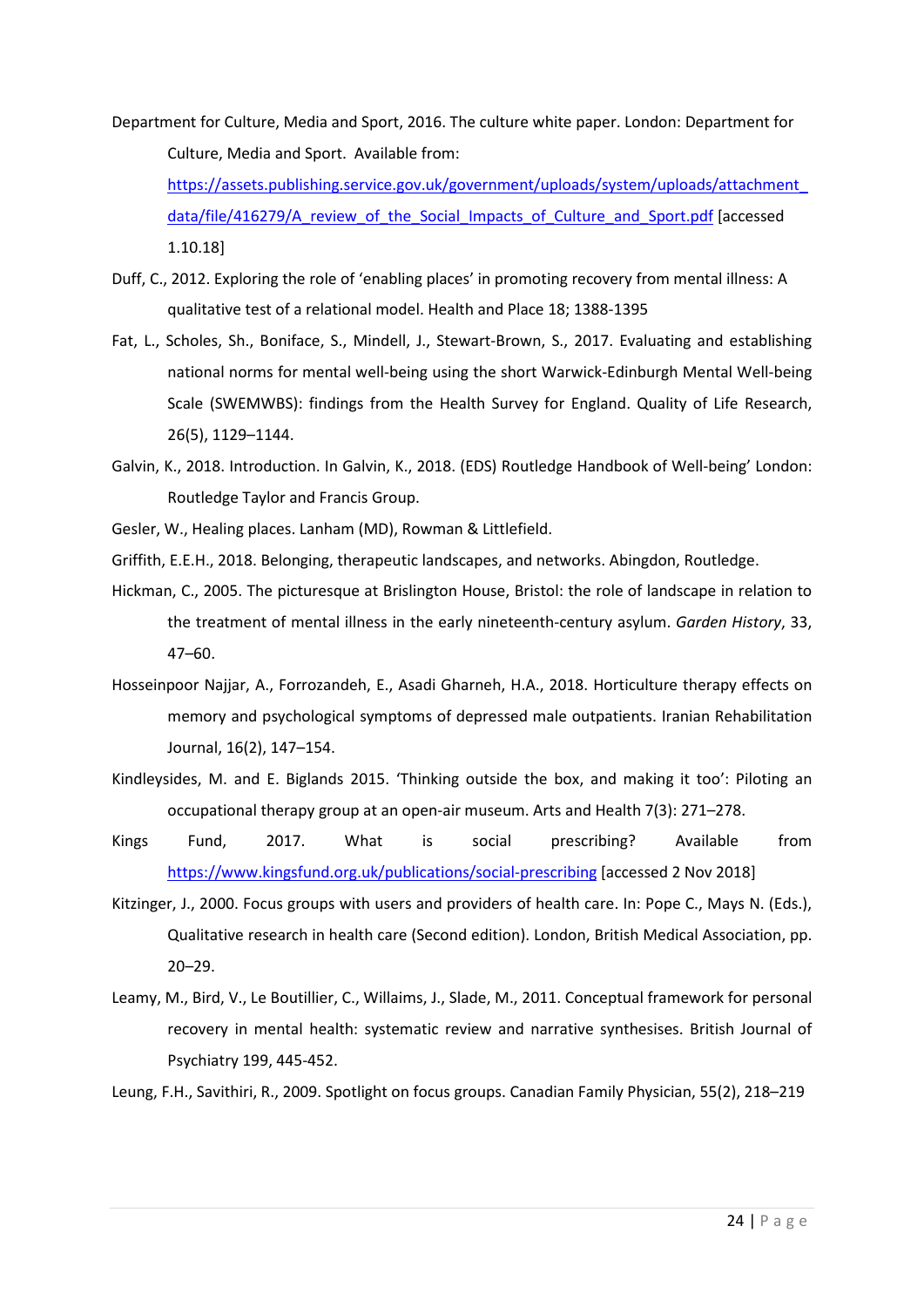- Lovell, R., Husk, K., Cooper, C., Stahl-Timmins, W., Garside, R., 2015. Understanding how environmental enhancement and conservation activities may benefit health and wellbeing: a systematic review. BMC Public Health 15:864 DOI 10.1186/s12889-015-2214-3.
- Lombardo, P., Jones, W., Wang, L., Shen, X., Goldner, E., 2018. The fundamental association between mental health and life satisfaction: results from successive waves of a Canadian national survey. BMC Public Health, 18, 342.
- Malina, M., Nørreklit, H., Selto, F., 2011. Lessons learned: advantages and disadvantages of mixed method research. Qualitative Research in Accounting & Management, 8(1), 59–71.
- McKim, C., 2017. The value of mixed methods research: a mixed methods study. Journal of Mixed Methods Research, 11(2), 202–222.
- Ministry of Defence & Defence Infrastructure Organization 2019. Operation Nightingale. Available from:<https://www.gov.uk/guidance/operation-nightingale> [accessed 26.9.2019]
- Natural England, 2016. Natural England Access to Evidence Information Note EIN018 Links between natural environments and mental health: evidence briefing. Available from [https://www.google.com/url?sa=t&rct=j&q=&esrc=s&source=web&cd=1&ved=2ahUKEwjTn](https://www.google.com/url?sa=t&rct=j&q=&esrc=s&source=web&cd=1&ved=2ahUKEwjTnY3hgZjgAhWdSxUIHbB2DWQQFjAAegQIChAC&url=http%3A%2F%2Fpublications.naturalengland.org.uk%2Ffile%2F4681263907078144&usg=AOvVaw0fEJByhAFvU7tM4AjHtcSt) [Y3hgZjgAhWdSxUIHbB2DWQQFjAAegQIChAC&url=http%3A%2F%2Fpublications.naturalengl](https://www.google.com/url?sa=t&rct=j&q=&esrc=s&source=web&cd=1&ved=2ahUKEwjTnY3hgZjgAhWdSxUIHbB2DWQQFjAAegQIChAC&url=http%3A%2F%2Fpublications.naturalengland.org.uk%2Ffile%2F4681263907078144&usg=AOvVaw0fEJByhAFvU7tM4AjHtcSt) [and.org.uk%2Ffile%2F4681263907078144&usg=AOvVaw0fEJByhAFvU7tM4AjHtcSt](https://www.google.com/url?sa=t&rct=j&q=&esrc=s&source=web&cd=1&ved=2ahUKEwjTnY3hgZjgAhWdSxUIHbB2DWQQFjAAegQIChAC&url=http%3A%2F%2Fpublications.naturalengland.org.uk%2Ffile%2F4681263907078144&usg=AOvVaw0fEJByhAFvU7tM4AjHtcSt) [accessed 31.1.2019].
- Noone, S., Innes, A., Kelly, F., Mayers, A., 2015. "The nourishing soil of the soul": the role of horticultural therapy in promoting well-being in community-dwelling people with dementia. Dementia, 16(7), 897–910.
- NHS England, 2019. Social Prescribing and community based support; Summary guide. London: NHS England.
- Office for National Statistics., 2019. Measures of national well-being dashboard. Available from: [https://www.ons.gov.uk/peoplepopulationandcommunity/wellbeing/articles/measuresofna](https://www.ons.gov.uk/peoplepopulationandcommunity/wellbeing/articles/measuresofnationalwellbeingdashboard/2018-04-25) [tionalwellbeingdashboard/2018-04-25](https://www.ons.gov.uk/peoplepopulationandcommunity/wellbeing/articles/measuresofnationalwellbeingdashboard/2018-04-25) [accessed 16.9.2019].
- Office for National Statistics., 2017. Measuring national well-being: Life in the UK, Apr 2017. Available **from:** the settlement of the settlement of the settlement of the settlement of the settlement of the set [https://www.ons.gov.uk/peoplepopulationandcommunity/wellbeing/articles/measuringnati](https://www.ons.gov.uk/peoplepopulationandcommunity/wellbeing/articles/measuringnationalwellbeing/apr2017) [onalwellbeing/apr2017](https://www.ons.gov.uk/peoplepopulationandcommunity/wellbeing/articles/measuringnationalwellbeing/apr2017) [accessed 16.9.2019].
- Rolls, S., Sunderland, T., 2014. Microeconomic evidence for the benefits of investment in the environment 2 (MEBIE2). Natural England Research report NERR057. Available at: publications.naturalengland.org.uk/publication/6692039286587392,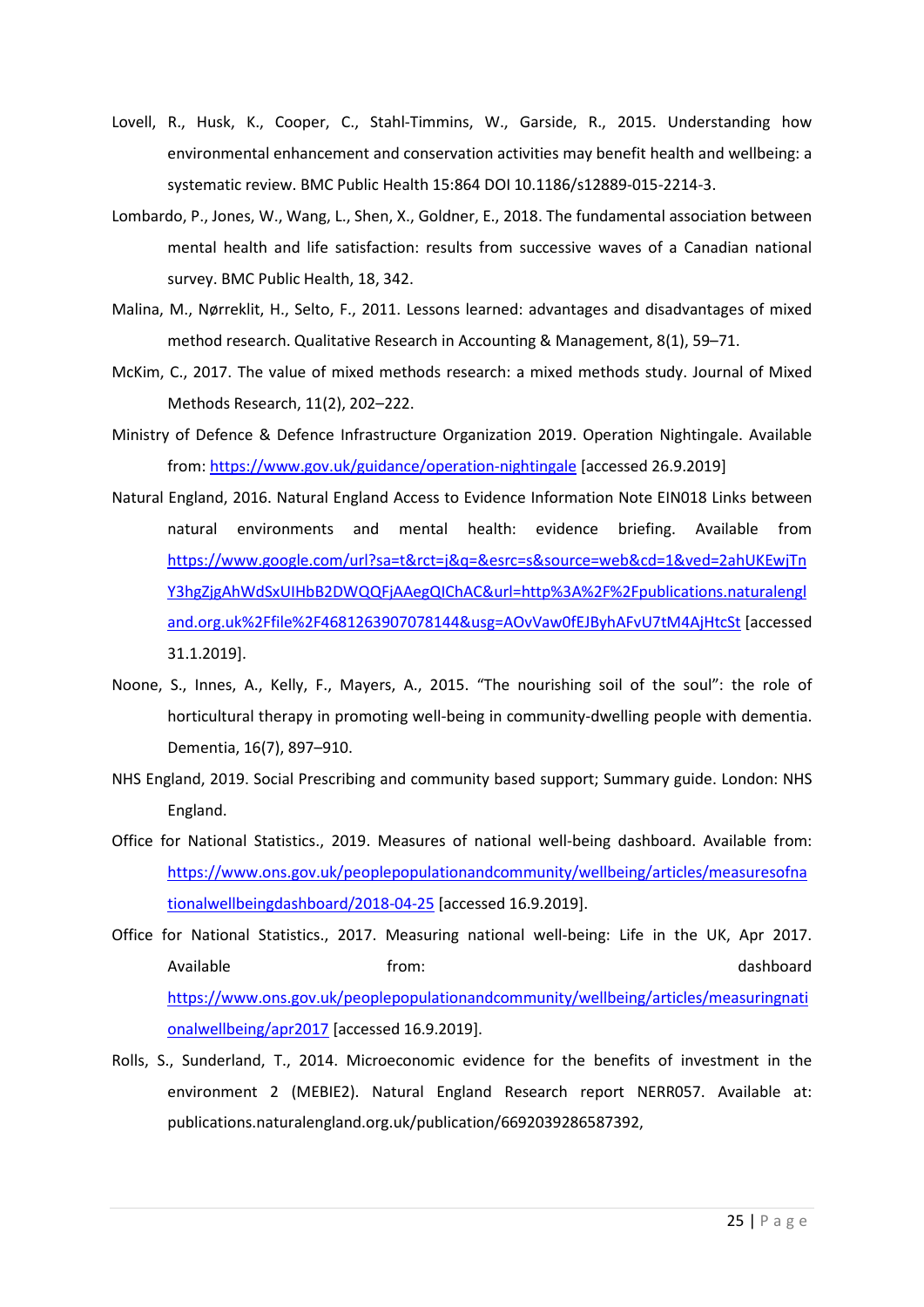- Rutherford, S., 2005. Landscapers for the mind: English asylum designers, 1845–1914. Garden History, 33(1), 61–86.
- Steel, Z., Marnane, C., Iranpour, C., Chey, T., Jackson, J., Patel, V., Silove, D., 2014. The global prevalence of common mental disorders: a systematic review and meta-analysis 1980–2013. International Journal of Epidemiology, 43(2), 476–493.
- Stewart-Brown, S., Tennant, A., Tennant, R., Platt, S., Parkinson, J., Weich, S., 2009. Internal construct validity of the Warwick-Edinburgh mental well-being scale (WEMWBS): A Rasch analysis using data from the Scottish Health Education Population Survey. Health and Quality of Life Outcomes, 7(1), 15–22.
- Tennant, R., Hiller, L., Fishwick, R., Platt, S., Joseph, S., Weich, S., et al. 2007. The Warwick-Edinburgh mental well-being scale (WEMWBS): Development and UK validation. Health and Quality of Life Outcomes, 5(1), 63–75.
- Time to Change, 2008. Stigma shout: service user and carer experiences of stigma and discrimination. London, Time to Change.
- Todd, C., Camic, P., Lockyer, B., Thomson, L., Chatterjee, H., 2017. Museum-based programs for socially isolated older adults: Understanding what works. Health and Place 48; 47-55
- Todres, L., Galvin, K., 2010. "Dwelling-mobility": An existential theory of well-being. International Journal of Qualitative Studies on Health & Well-Being, 5(3), 1–6.
- United Nation., 2015. Transforming our world: the 2030 Agenda for Sustainable Development. Available from: <https://sustainabledevelopment.un.org/post2015/transformingourworld> [accessed 16.9.2019]
- Vigo, D., Thornicroft, G., Atun, R., 2016. Estimating the true global burden of mental illness Lancet Psychiatry, 3, 171–78.
- Waterloo Uncovered, 2018. Waterloo Uncovered: Home. Available from <http://www.waterloouncovered.com/> [accessed 26.9.2019].
- William, W., 1993. Recovery from mental illness: The guiding vision of the Mental Health Service system in the 1990s. Rehabilitation Journal, 16(4), 11–23. Williams, A. (Ed.), Therapeutic landscapes. London, Ashgate.
- World Health Organization, 2014. Mental health: a state of well-being, available from: [http://www.who.int/features/factfiles/mental\\_health/en/](http://www.who.int/features/factfiles/mental_health/en/) [accessed 1.10.18].
- World Health Organization, 2013. Mental Health Action plan 2013–2020, available from [http://apps.who.int/iris/bitstream/handle/10665/89966/9789241506021\\_eng.pdf;jsessionid](http://apps.who.int/iris/bitstream/handle/10665/89966/9789241506021_eng.pdf;jsessionid=0C51601F3EACE1D94BC8CE6920D30E45?sequence=1) [=0C51601F3EACE1D94BC8CE6920D30E45?sequence=1](http://apps.who.int/iris/bitstream/handle/10665/89966/9789241506021_eng.pdf;jsessionid=0C51601F3EACE1D94BC8CE6920D30E45?sequence=1) [accessed 1.10.18].